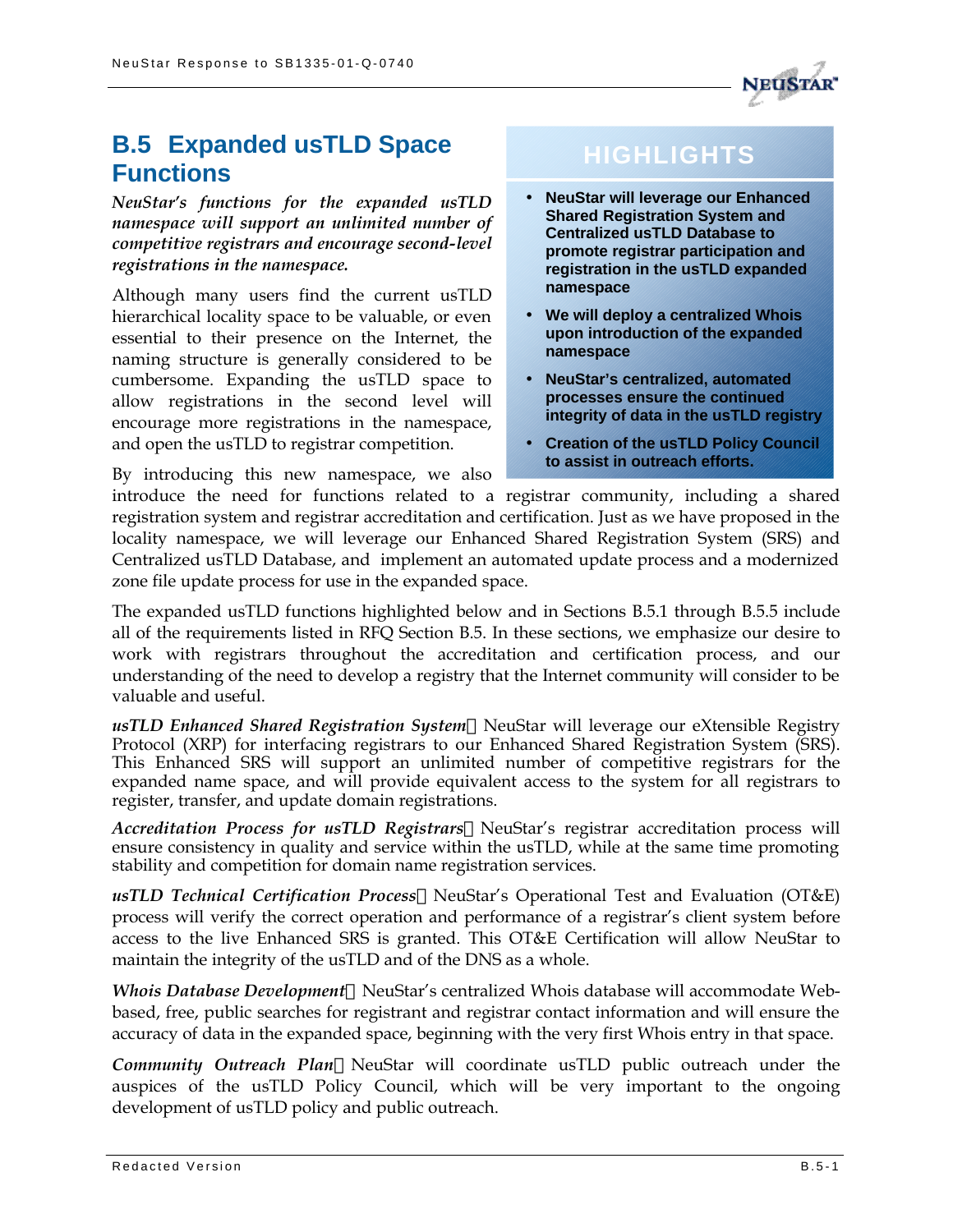

Expanding the usTLD namespace will be one of the biggest steps in achieving the goal of increasing registrations and promoting competition in the space. Furthermore, the expansion of the usTLD space affords NeuStar the unique opportunity to centralize all data and information from the inception of the new space. Whereas centralizing this information in the locality space must be done by reaching out to existing delegated managers, all information in the expanded space will be centralized from the beginning, ensuring that all Whois and zone file information has the highest possible levels of accuracy and integrity.

### **B.5.1 usTLD Enhanced Shared Registration System**

*NeuStar will develop and implement an Enhanced Shared Registration System (SRS) that will support an unlimited number of competitive registrars for the expanded name space. As required, this enhanced SRS will provide equivalent access to the system for all registrars to register, transfer, and update domain registrations.*

NeuStar's Enhanced SRS will be developed according to a three-level architecture: protocol servers, application servers, and database servers (the Centralized usTLD Database). Exhibit B.5-1 displays a high-level view of this Enhanced SRS architecture. Registrars will interface to the registry over the Internet to the protocol servers located at redundant data centers in Illinois and Virginia. Registrars will be able to interface with either data center, and in the unlikely event of an outage to one data center, registrars will still be able to interface to the other. This redundancy ensures that the Centralized usTLD Database will always be available for handling queries, registrations, and modifications.

Protocol servers will authenticate registrars based on authentication information provided by the registry. For each registrar, a profile will dictate the access rights that will be provided. This ensures that one registrar will not be allowed to view customer-sensitive information for any other registrar or to modify registration data for another registrar's registrant.

NeuStar's protocol for interfacing registrars to a registry, called XRP (eXtensible Registry Protocol) has been developed and is currently being deployed for the .biz registry. XRP is based on two very important Internet protocols, eXtensible Markup Language (XML) and Blocks Extensible Exchange Prototcol (BEEP). Both of these protocols, XML for the data schema and BEEP for the transport layer, make it extremely easy to expand the functionality of XRP to include registrar and registry capabilities for the usTLD.

It should be noted that the IETF Provreg Working Group, in which NeuStar is an active participant, is developing an industry standard interface between registrars and registries. XRP will be functionally compatible with the standard developed at the IETF.

NeuStar has already developed the tool kits for registrars interfacing with the .biz registry. Registrars that have been tested with XRP for .biz will need to go through only simple testing to be certified for the additional functionality required for the usTLD. Assistance will be provided to registrars through an operational test-and-evaluation facility, described in Section B.2.9, and technical support will be available for usTLD accredited registrars, by phone or via the usTLD Web site, on a  $24 \times 7 \times 365$  basis.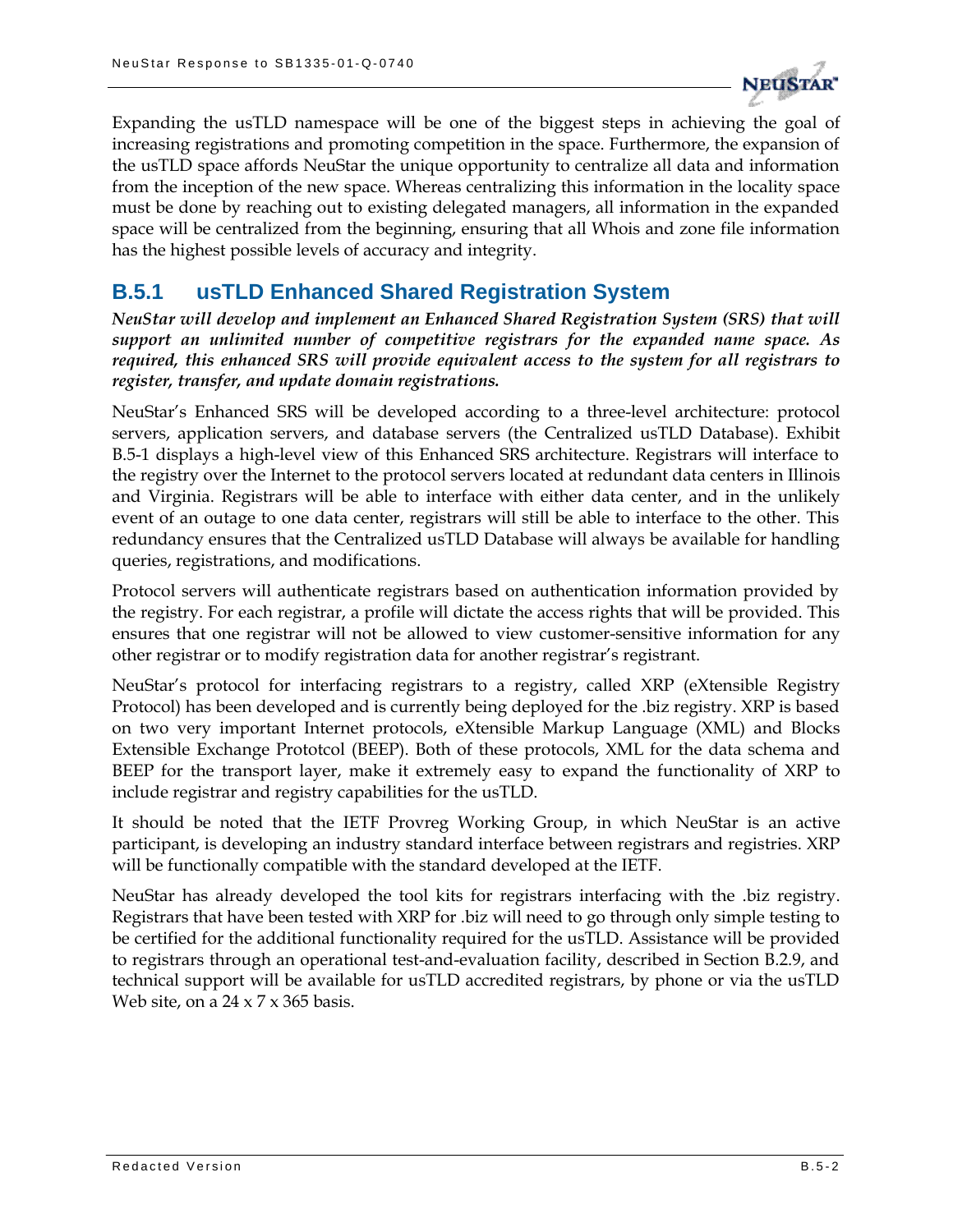

Exhibit B.5-1. High-level architecture illustrates a high-level view of the Enhanced SRS and the interactions with external systems.

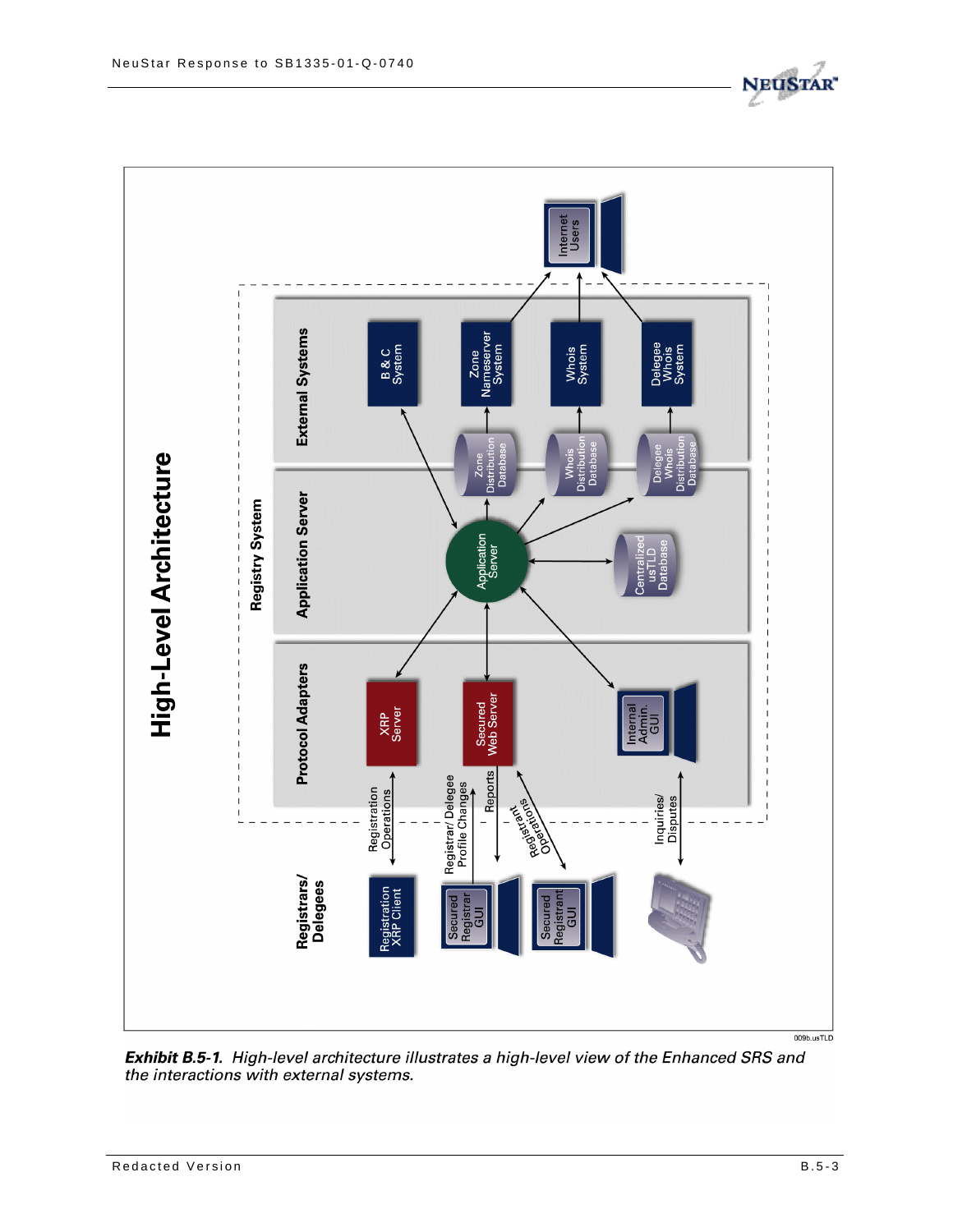

NeuStar's application servers contain the business rules that manage the registration data between the registrar and the registry. Simply stated, it acts as the interface between the protocol server, which interfaces to the registrars, and the Centralized usTLD Database. It is the most complex element of the registry because of the complex business rules and the need for real-time efficiency. NeuStar has a great deal of experience in building high-availability, complex systems to support critical public resources. Examples of these systems include the Number Portability Administration Center, the National Number Pooling Administration Center, and the .biz registry.

A detailed description of the functions of the Enhanced SRS is provided in Section F, Centralized usTLD Database and Enhanced Shared Registration System.

A detailed description of the technical operations and facilities of the Enhanced SRS, including XRP and the Centralized usTLD Database, is provided in Sections O.1, O.2, and O.3 of this proposal.

### **B.5.2 Accreditation Process for usTLD Registrars**

*NeuStar will implement a simple registrar accreditation process to ensure consistency in quality and service within the usTLD, while at the same time promoting stability and competition for domain name registration services.*

In order to encourage the rapid implementation of the enhanced usTLD space, promote strong competition among registrars, and ensure the continued neutrality of the registry, while at the same time promoting competition and stability for domain name registration services, NeuStar will use a straightforward, fair and efficient accreditation process for all usTLD registrars. Eligibility to access the registry will be subject only to an accreditation application process and technical testing and approval by NeuStar technical staff, payment of a registrar accreditation fee, and the execution of a usTLD Registrar Accreditation and usTLD Registry-Registrar Agreements.

All registrars or potential registrars, including those who are already ICANN-Accredited Registrars, must become accredited to register domain names in the usTLD. A registrar need not be an ICANN-accredited registrar to become a usTLD registrar. The usTLD Registrar Accreditation Process is illustrated in Exhibit B.5-2. The following bullets outline the basic process:

- **Apply for Registrar Accreditation**. All registrars must complete and submit to NeuStar a usTLD Registrar Accreditation Application. They must also must review the Application Instructions and the current usTLD Registrar Accreditation Agreement and Registry-Registrar Agreement.
- **Receive Notification of Registrar Accreditation**. After completing its review of the accreditation application and conducting any necessary follow-up inquiries, NeuStar will inform the applicant by e-mail of its decision.
- **Sign a usTLD Accreditation Agreement** Once NeuStar has approved the applicant for accreditation, the applicant must execute a usTLD Registrar Accreditation Agreement with NeuStar.
- **Sign a usTLD Registry-Registrar Agreement**. Each applicant must also execute a usTLD Registry-Registrar Agreement.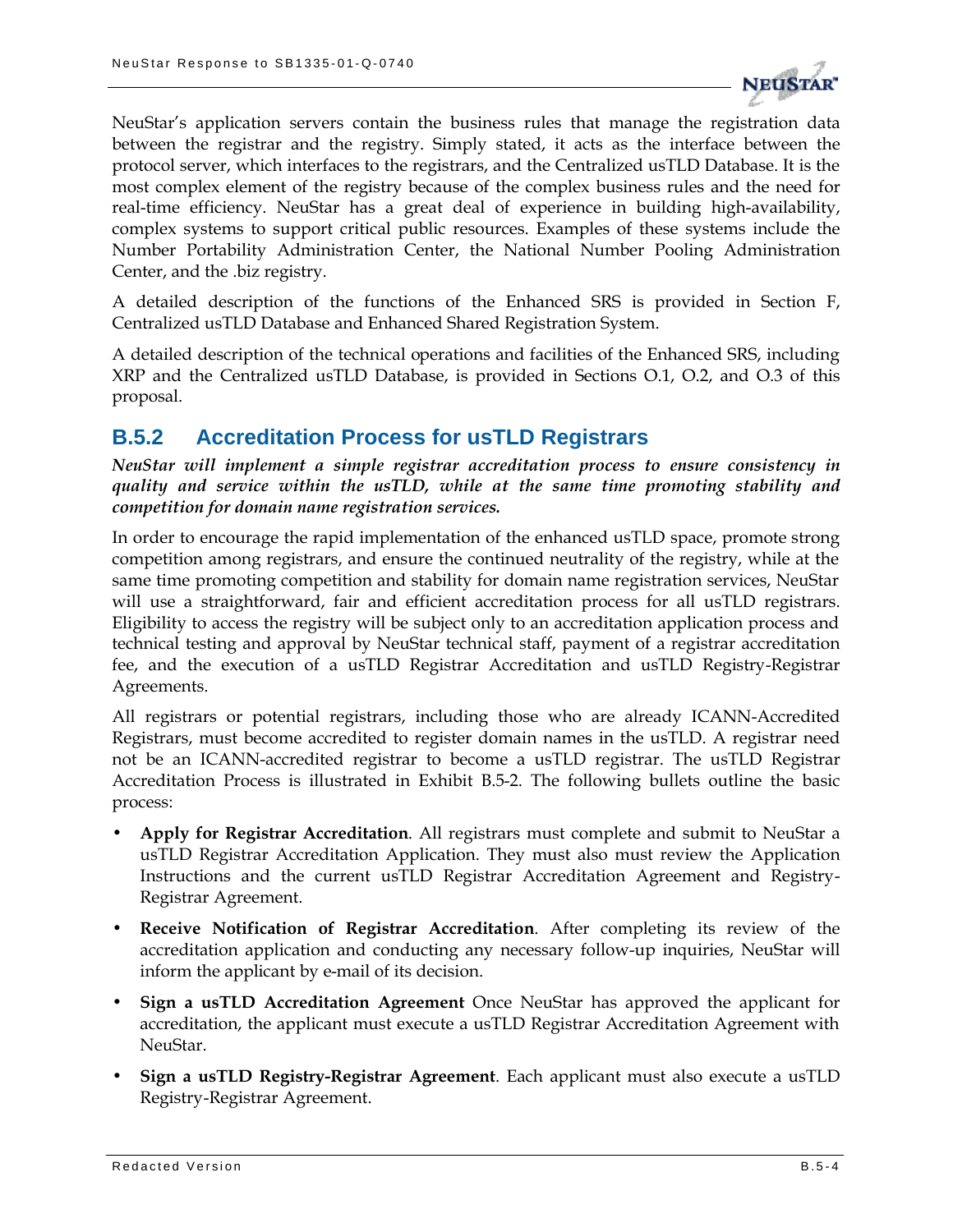

- **Technical Certification Process**. Upon execution of the necessary agre ements, the usTLD Accredited registrar will begin operational testing and evaluation utilizing the NeuStar provided Registrar Tool Kit. Upon receipt of approval from the NeuStar Technical Evaluation Team, the new registrar will be eligible to access and register domain names in the usTLD registry system. This process is described in detail in Section 3.5.3, Technical Certification of usTLD Registrars.
- **Announcement of Accreditation**. NeuStar will announce the accreditation, along with co ntact information for the newly accredited usTLD registrar on its Web site, unless the registrar specifies that it would prefer, for business reasons, to postpone the announcement of accreditation.

Because NeuStar proposes an open, shared registry for the expanded usTLD space, there will be no restrictions on the number of registrars permitted to register names in the system.

Copies of the usTLD Registrar Accreditation Agreement and the Accreditation Application are attached at the end of this section. NOTE: The Application refers to Application Instructions which will be developed by NeuStar and approved by the Department of Commerce prior to the commencement of the accreditation process.



**Exhibit B.5-2.** The usTLD Registrar Accreditation Process will be followed to ensure all usTLD Registrars meet the requisite standards of integrity.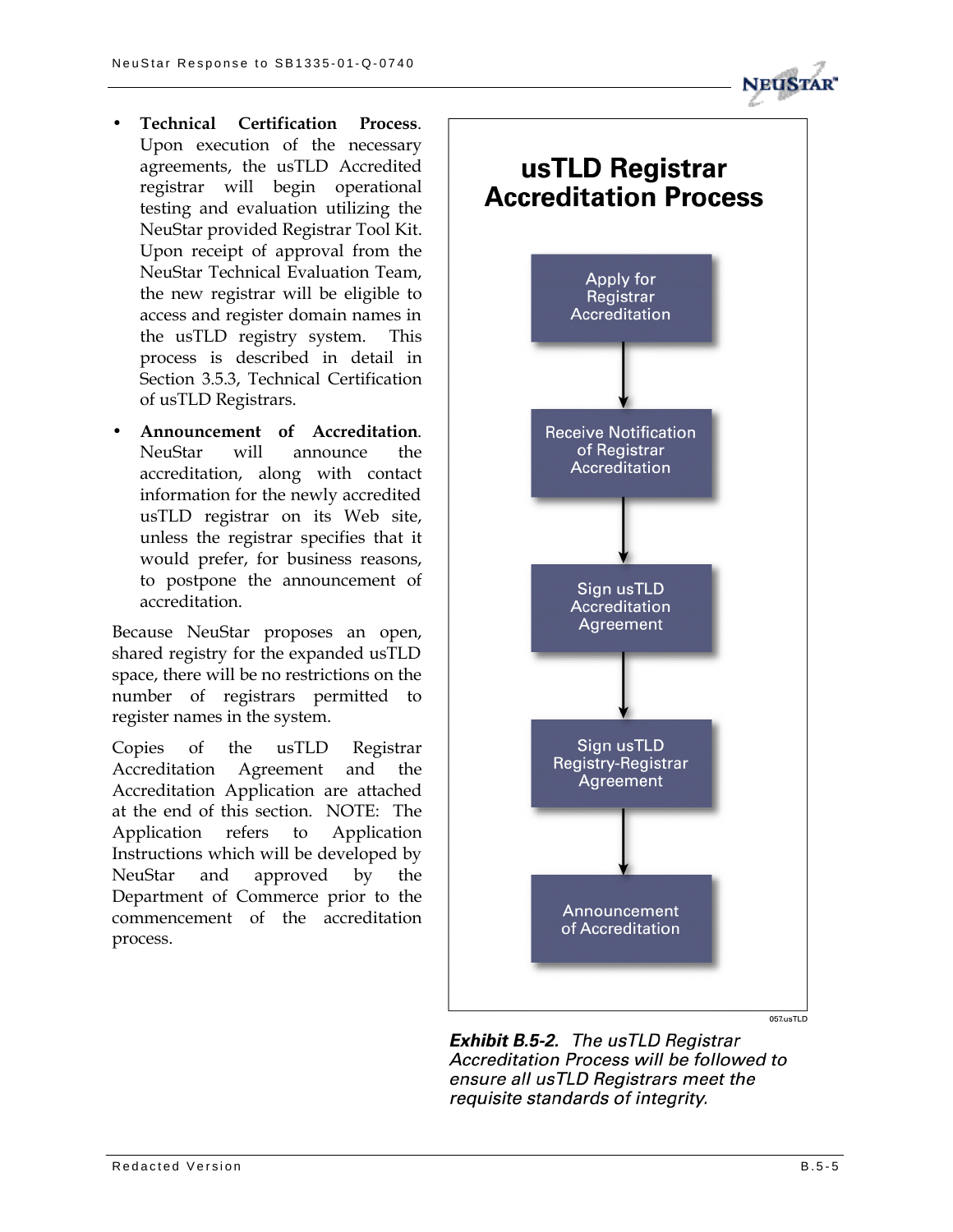

### **B.5.3 usTLD Technical Certification Process**

*NeuStar's process for Operational Test and Evaluation certification will test the capabilities of registrar systems before access to the live Enhanced Shared Registry System is granted.*

In order to maintain the integrity of the usTLD and of the DNS as a whole, it is necessary to ensure that registrars are technically competent and that their systems, which will interface with the usTLD Enhanced Shared Registration System (SRS), are capable of operating and performing the required functions. To fill this need, NeuStar will develop and implement a process for technical certification of registrars in the expanded usTLD space.

Before a registrar would be given permissions to access the live usTLD Enhanced SRS, it will first need to pass NeuStar's usTLD Technical Certification Process, called Operational Test and Evaluation (OT&E) certification. The purpose of this OT&E certification will be to verify the correct operation and performance of a registrar's client system.

#### **Preparations for OT&E Certification**

The OT&E certification process will begin when a registrar becomes accredited by NeuStar to register names in the usTLD, at which point the registrar will enter the usTLD registry provisioning process. This process begins when the registrar fills out a registration form. NeuStar will then send a usTLD welcome package to the registrar that will include information to help implement its eXtensible Registry Protocol (XRP) client application for the Enhanced SRS. This package will also include the following:

- Username and password to access the private members area of the usTLD Web site.
- The OT&E test bed server information and username/password for two accounts to access the usTLD OT&E test bed for registrar client testing.
- Instructions for downloading the XRP Registrar Tool Kit.
- Instructions for downloading the documentation for the XRP Registrar Tool Kit. This tool kit will be available to any interested party that would like to implement registrar client applications.
- Instructions for downloading the XRP specifications and XRP Common Application Programmer Interfaces (APIs).
- Instructions on how to proceed with the OT&E certification process.
- Instructions on how to obtain an SSL certificate from an approved Certificate Authority.
- Instructions on how to provide the usTLD registry with the list of subnets that will be used to access the Enhanced SRS Test Plans and Procedures, which will explain the test cases, test metrics, data collection, test data analysis, and reporting to be performed during OT&E verification.

The registrar will be responsible for installing the XRP client application that will interface to the registry using the XRP. The registrar will interface the XRP client to the back-office systems via the XRP common APIs.

Because the registry-registrar communication channel will be encrypted, an SSL certificate from an approved Certificate Authority will be required to establish an SSL encrypted channel. The username/password and subnet list will provide additional security; only a valid combination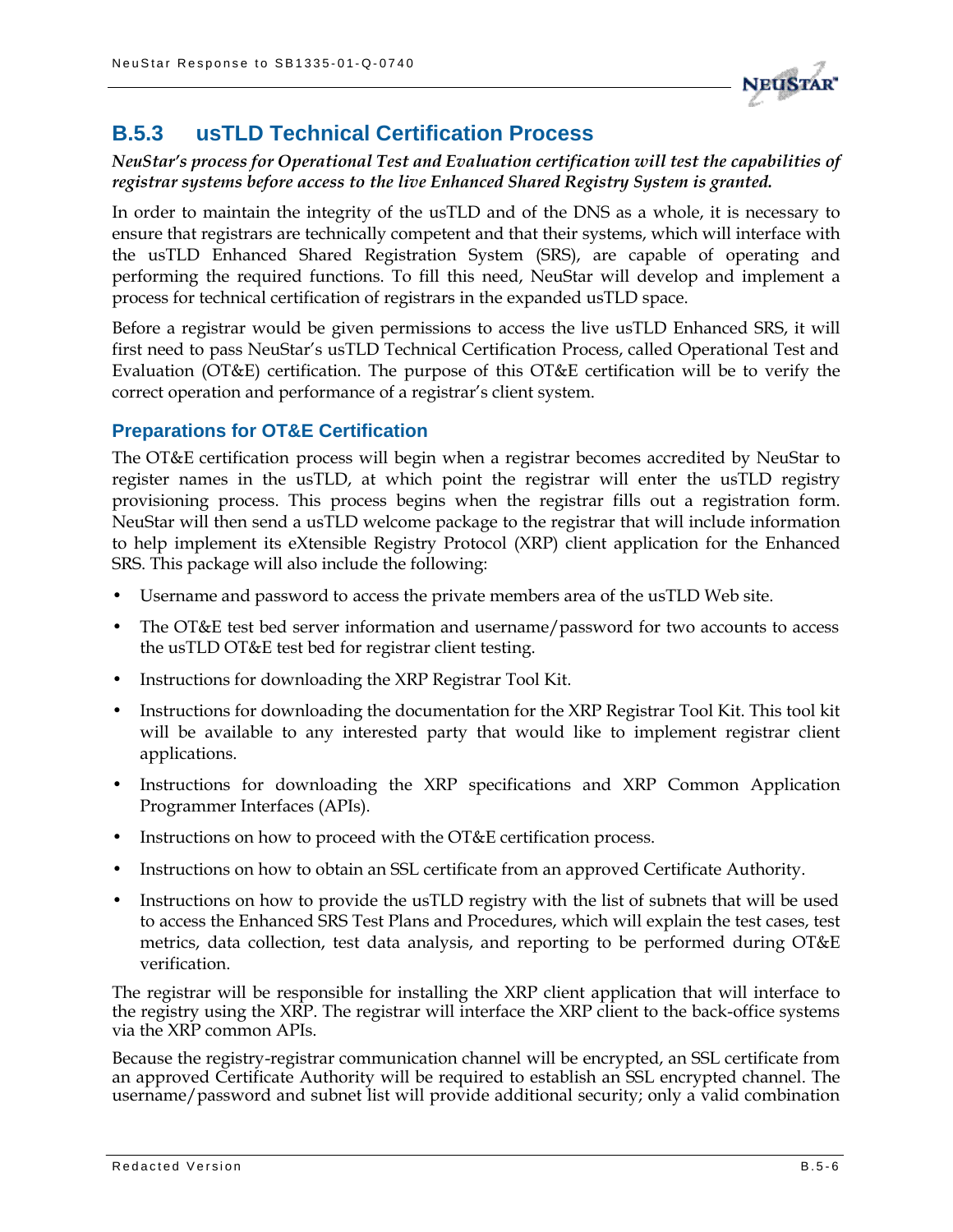

of an SSL certificate, username/password, and subnet will be allowed to access the live Enhanced SRS.

During XRP client implementation, the registrar will have access to the Registry OT&E test bed environment. In the OT&E test bed, the registrar may test the operation of its software to verify the correct handling of XRP commands, their responses, and notification messages. Operations performed in the OT&E environment will not be charged and will not have any impact on the live Enhanced SRS. Registrars/Delegees will continue to have access to the OT&E test bed after certification, so that they may continue to test their back-office software systems.

When a registrar has completed the testing of its XRP client and back-office systems and would like to proceed with OT&E certification, it will then contact the usTLD Customer Service Center to schedule a time slot for an acceptance test. Time slots will be scheduled on a first-come-firstserved basis. At the scheduled time, the registrar will contact the usTLD OT&E Technical Support Team to initiate the certification.

#### **The XRP Registrar Tool Kit**

The XRP Registrar Tool Kit is a software development kit (SDK) that will support the development of a registrar software system for registering Internet domain names in the usTLD registry using the XRP registry-registrar protocol and the XRP common APIs. The SDK will consist of software and documentation as described below.

The SDK will be used by the registrar as a basis for connecting to the usTLD registry test bed environment during OT&E and can also be used to develop a system for interfacing with the live usTLD registry once the registrar has been certified.

The software will consist of a working Java XRP common API and samples of interfaces to backoffice systems that implement the XRP core functions and XRP extensions used to communicate between the registry and registrar. The SDK will illustrate how XML requests (registration events) can be assembled and forwarded to the registry for processing. The software will provide the registrar with the basis for a reference implementation that conforms to the XRP registry-registrar protocol. The software component of the SDK will also include XML schema definition files for all Registry XRP objects and XRP object extensions.

The documentation will also describe the XRP software package hierarchy, the object data model, and the defined objects and methods (including calling parameter lists and expected response behavior). New versions of the SDK will be made available from time to time to provide support for additional features as they become available and support for other platforms and languages.

#### **OT&E Certification Test Cases**

During OT&E certification, a registrar's client application will be required to demonstrate the proper execution of the following operations:

- SSL connection establishment
- XRP <login> command
- Change of <login> password
- XRP <logout> command
- Domain name operations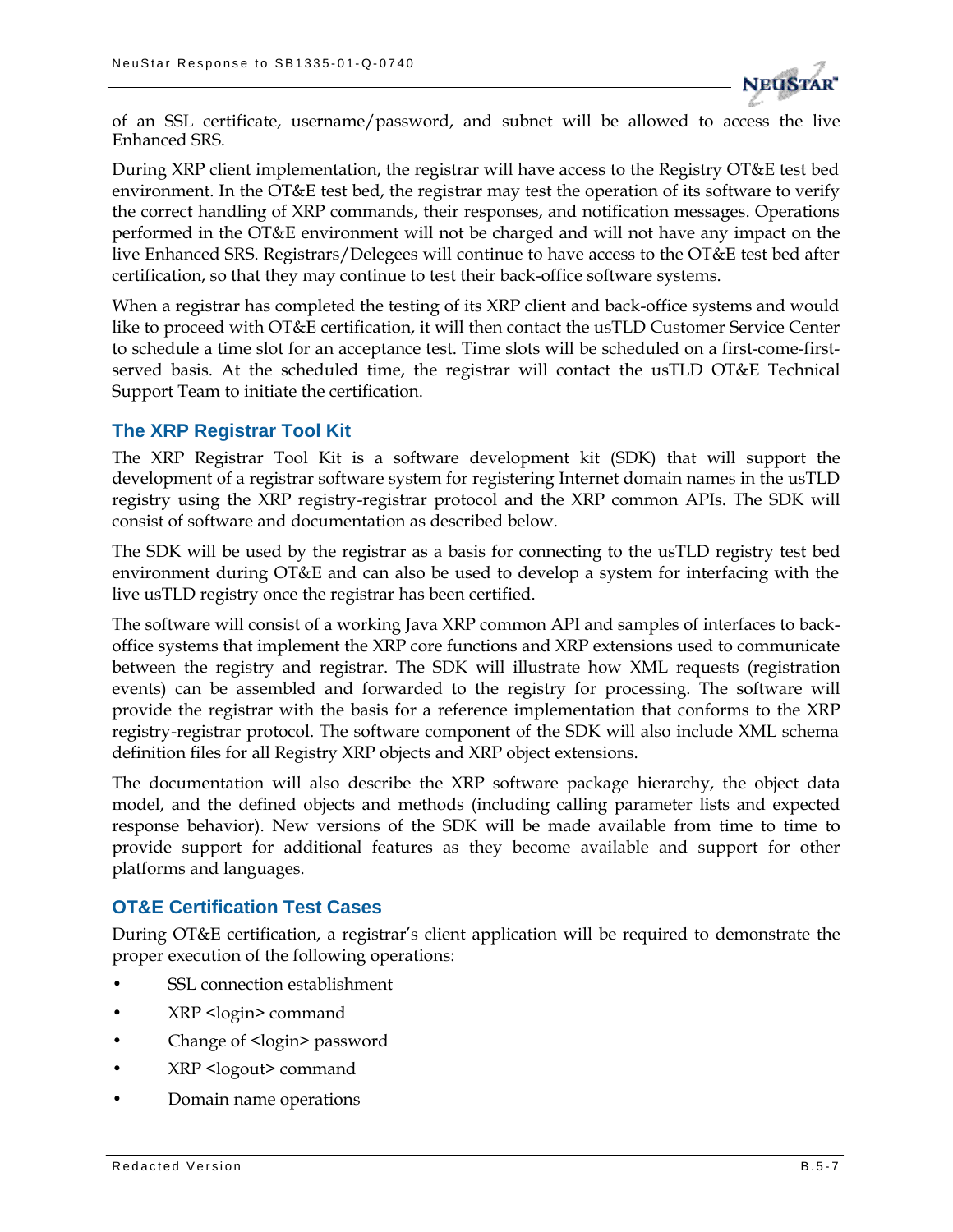

- − Create domain without nameservers and without contacts (XRP Transform <create>)
- − Create domain with nameservers
- − Create domain with contacts
- − Create domain with maximum registration period
- − Create domain with maximum number of nameservers
- − Create domain with maximum number of contacts
- − Create domain with maximum length domain name (63 characters + .US)
- − Create domain with invalid name
- − Check domain (XRP Query <check>)—domain not available
- − Check domain (XRP Query <check>)—domain available
- − Check domain—maximum length domain name (63 characters + .US) not available
- − Query domain (XRP Query <info>)
- − Query domain transfer status (XRP Query <transfer>)
- − Delete domain (XRP Transform <delete>)
- − Renew domain (XRP Transform <renew>)
- − Transfer domain (XRP Transform <transfer>)
- − Change domain (XRP Transform <update>)—nameservers
- − Change domain (XRP Transform <update>)—contact
- − Change domain (XRP Transform <update>)—status
- Nameserver operations
	- − Create nameserver (XRP Transform <create>)
	- − Create nameserver with maximum length host name (80 characters)
	- − Check nameserver (XRP Query <check>)—nameserver known
	- − Check nameserver (XRP Query <check>)—nameserver unknown
	- − Query nameserver (XRP Query <info>)
	- − Delete nameserver (XRP Transform <delete>)
	- − Change nameserver (XRP Transform <update>)—add IP address
	- − Change nameserver (XRP Transform <update>)—remove IP address
- Contact operations
	- − Create contact (XRP Transform <create>)
	- − Check contact (XRP Query <check>)—contact known
	- − Check contact (XRP Query <check>)—contact unknown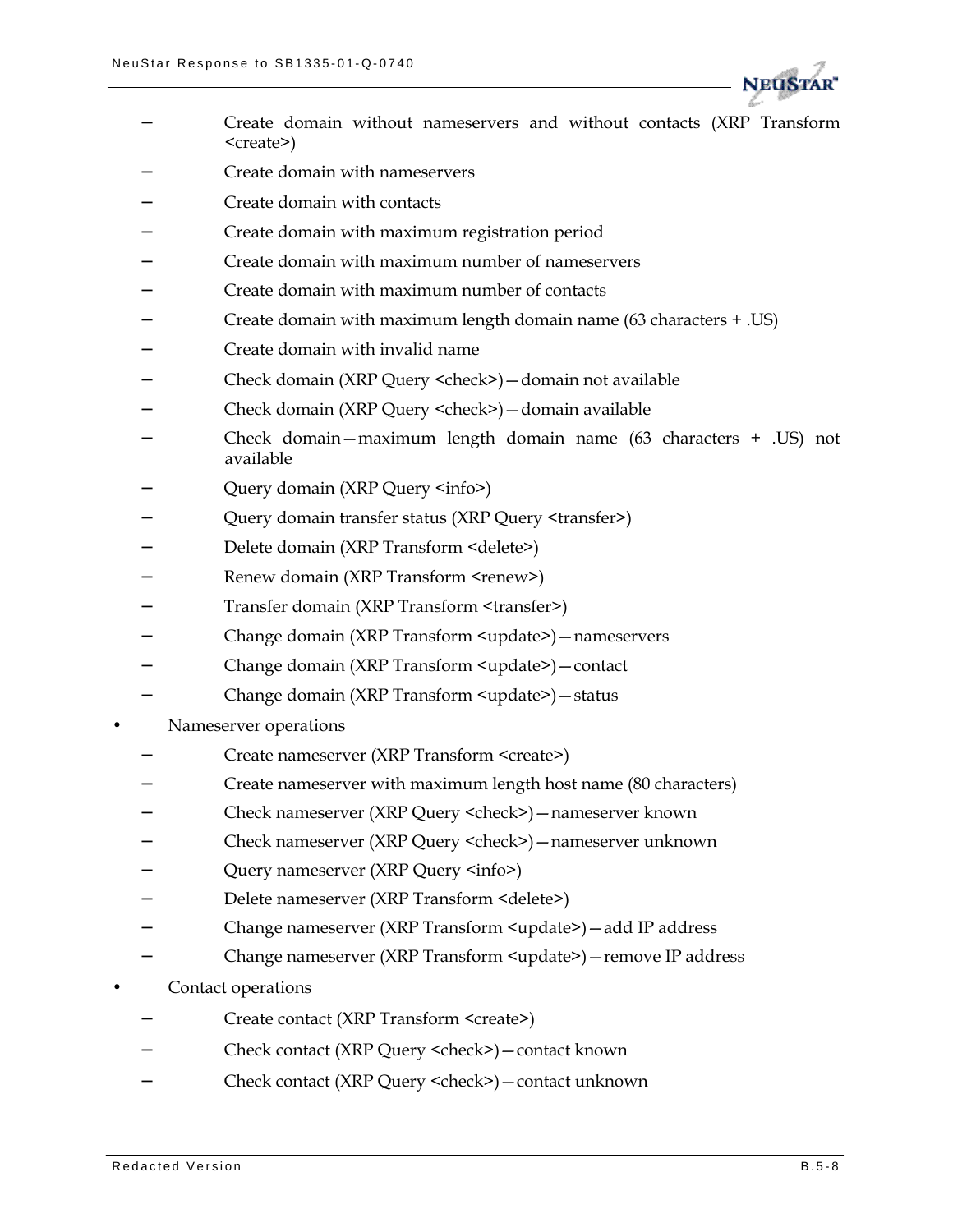

- Query contact (XRP Query <info>)
- − Query contact transfer status (XRP Query <transfer>)
- − Delete contact (XRP Transform <delete>)
- − Transfer contact (XRP Transform <transfer>)
- − Change contact (XRP Transform <update>)—change element
- − Change contact (XRP Transform <update>)—remove element
- Registrant account operations
	- − Create registrant account (XRP Transform <create>)
	- − Check registrant account (XRP Query <check>)—contact known
	- − Check registrant account (XRP Query <check>)—contact unknown
	- Query registrant account (XRP Query <info>)
	- Query registrant account transfer status (XRP Query <transfer>)
	- − Delete registrant account (XRP Transform <delete>)
	- Transfer registrant account (XRP Transform <transfer>)
	- − Change registrant account (XRP Transform <update>)—change element
	- − Change registrant account (XRP Transform <update>)—remove element
- Effectiveness and utility of client session management and information exchange
- Performance of client session management and information exchange throughput.

*NOTE: The Registry will reserve the right to change the OT&E certification requirements as necessary to ensure compliance with the evolving XRP protocol and XRP common APIs.*

#### **Post OT&E Certification**

All tests performed during OT&E certification must be completed without errors. The registry will provide the certification results in a timely manner and provide feedback for those registrars that failed to successfully complete the tests. Those registrars may correct their systems and reschedule for certification. Registrars will not be limited in the number of attempts at OT&E certification.

Upon successful OT&E certification, the registrar will become eligible for operation in the live Enhanced SRS. A new username and password will be assigned, and the NeuStar will configure the live system to recognize the SSL certificate, username, password, and subnet blocks for the registrar.

### **B.5.4 Whois Database Development**

*NeuStar's centralized Whois database will accommodate public searches for registrant and registrar contact information and will ensure the accuracy of data throughout the usTLD namespace.*

The locality-based usTLD space has traditionally had no centralized Whois, which made it difficult to look up contact information for domain name holders. But the usTLD expanded space is new, and we have the chance to implement an enhanced Whois database for that space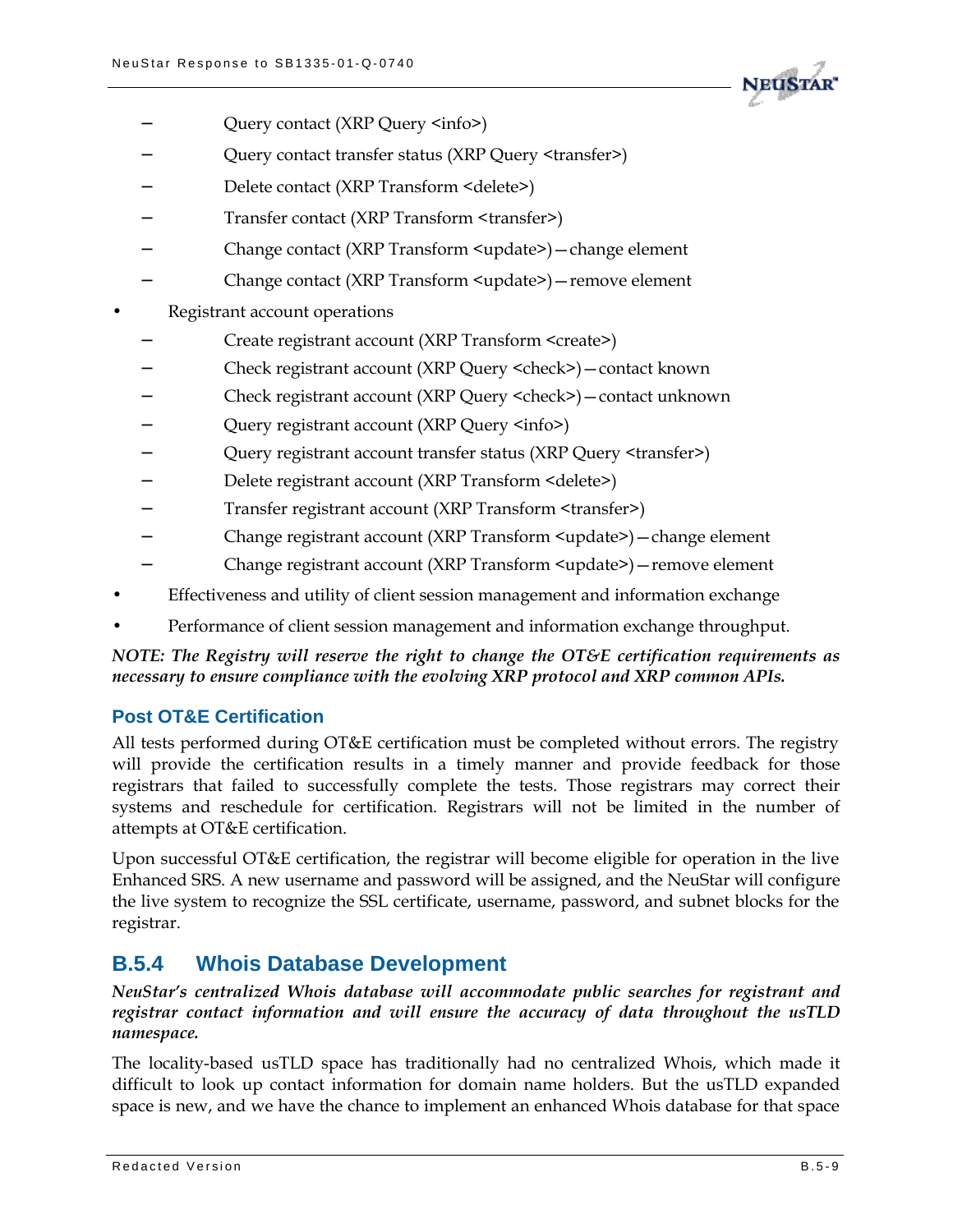

that will be accurate and up to date from the very first registration in that space. NeuStar will develop and implement an enhanced Whois database that will contain information about all usTLD registrations, registrants, and registrars active in the usTLD namespace. NeuStar's usTLD Web site will provide access to both the locality and expanded Whois databases; Whois will also be available through a standard port 43 interface.

In accordance with the RFQ, the Whois database will allow for multiple string and field searches through a publicly available, Web-based interface. Query returns will indicate the Whois database being accessed, and whether the record is for a registrant or a registrar. Access to the database through the Web site and through port 43 will be free of charge and available to the public.

Populating the Whois information in the expanded space will be done through the registrar at the time of registration. Registrations will not be considered complete without all of the appropriate information being provided.

At a minimum, NeuStar will collect and update the information provided below for each type of Whois record in the expanded space:

Registrant Whois information in the expanded namespace will include the following information:

- 1. The name of the domain registered;
- 2. The IP address of the primary nameserver and secondary nameserver(s) for the registered domain name;
- 3. The corresponding names of those nameservers;
- 4. The creation date of the registration;
- 5. The name and postal address of the domain name holder;
- 6. The name, postal address, e-mail address, voice telephone number, and (where available) fax number of the technical contact for the domain name holder; and
- 7. The name, postal address, e-mail address, voice telephone number, and (where available) fax number of the administrative contact for the domain name holder.

Registrar Whois information in the expanded space will include the following information:

- 1. The name of the registrar;
- 2. The Registrar ID;
- 3. The registrar status (e.g., active, pending);
- 4. The name and postal address of the registrar;
- 5. The name, postal address, e-mail address, voice telephone number, and (where available) fax number of the technical contact for the registrar; and
- 6. The name, postal address, e-mail address, voice telephone number, and (where available) fax number of the technical contact for the registrar; and
- 7. The name, postal address, e-mail address, voice telephone number, and (where available) fax number of the billing contact for the registrar.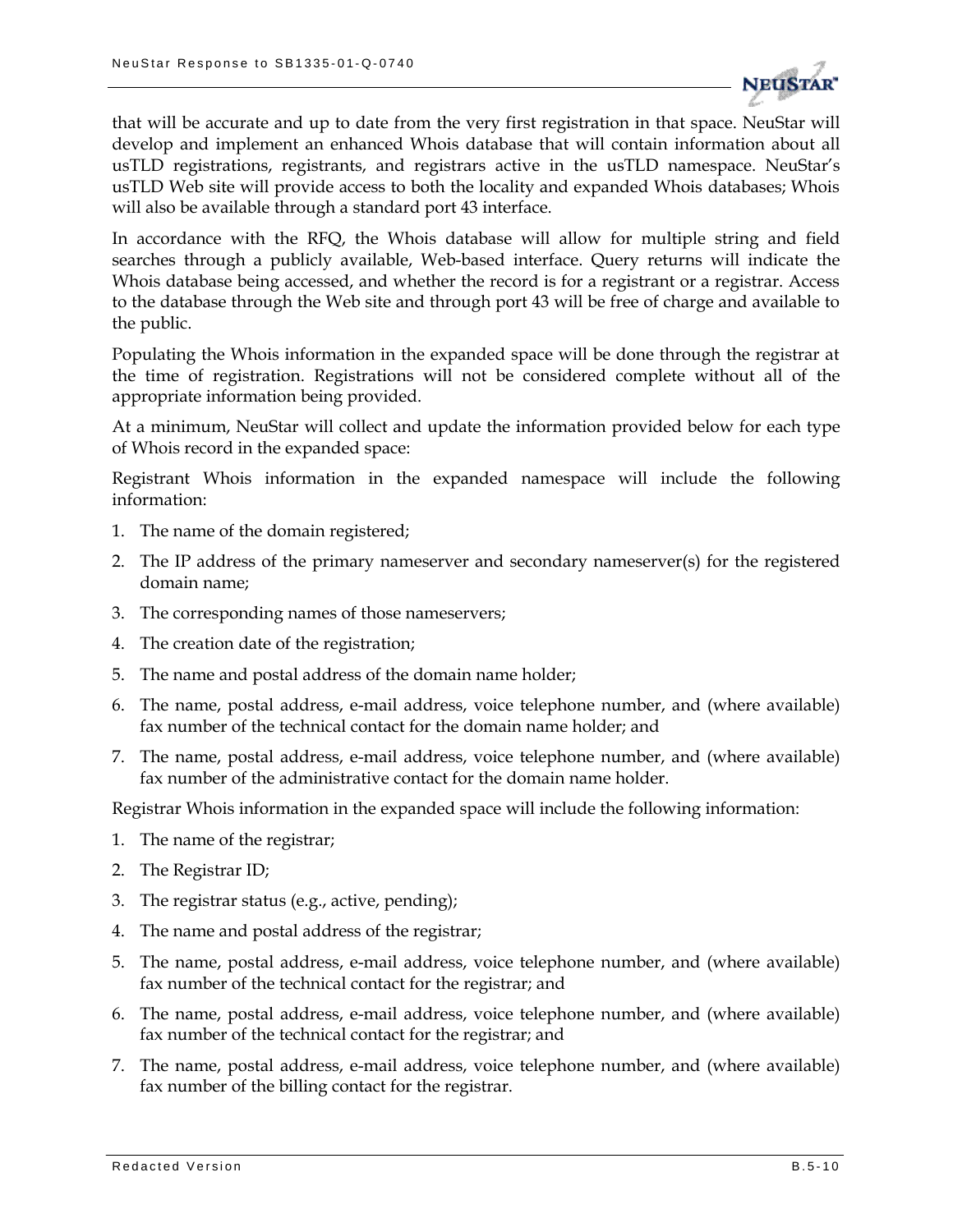

Detailed descriptions of how the database will be populated, how it will be kept up to date and accurate, and the structure of the Whois responses are provided in Section F, Central usTLD Database and Enhanced Shared Registration System. A detailed description of Whois policy is provided in Section B.3.5.

Further, to ensure the integrity and highest levels of service for Whois administration, redundant databases will be located at the geographically diverse, redundant Enhanced SRS Data Centers located in Illinois and Virginia. In accordance with the U.S. Nexus requirement, no usTLD registry databases will be located outside of the United States. Both databases will be updated in near real time (intervals no greater than 15 minutes) and will be synchronized to ensure consistency of the response.

A more detailed technical description of the database is provided in Sections O.3 and O.8 of this proposal.

### **B.5.5 Community Outreach Plan**

*NeuStar has a strong history of facilitating discussion among stakeholders while ensuring it does not become a barrier to progress in the public interest. NeuStar will bring this experience to bear in the usTLD.*

Administration of public resources, whether they are telephone numbers or domain names, requires strong awareness of constituencies and their needs. Thus, community outreach is a critical element in such administration. In addition, however, an administrator also must have the experience and resources to ensure that public outreach, discussion and input do not becomes barriers to meeting project objectives. An inexperienced administrator might not recognize this important distinction. The distinction is, however, critical to the success of the usTLD, for without strong coordination of the outreach process itself, enhancement and development efforts for the usTLD will stagnate.

NeuStar has a strong legacy of coordinating complex groups of users in the industries that it serves. NeuStar intends to establish targeted communications mechanisms, including e-mail listservs, chat services, and other Internet-based services whereby the public can suggest or recommend either additional policies and procedures or modifications to existing ones. In addition, NeuStar will utilize traditional customer outreach, such as users group meetings, user support representatives, and other support services to maintain close relationships with usTLD users and the public.

NeuStar proposes the creation of a usTLD Policy Council to assist in the development and implementation of usTLD outreach, among other functions. This council will be very important to the ongoing development of usTLD policy and public outreach. The structure and duties of this council, as well as the detailed outline of our basic outreach plan, are discussed in detail in Section B.3.5 herein.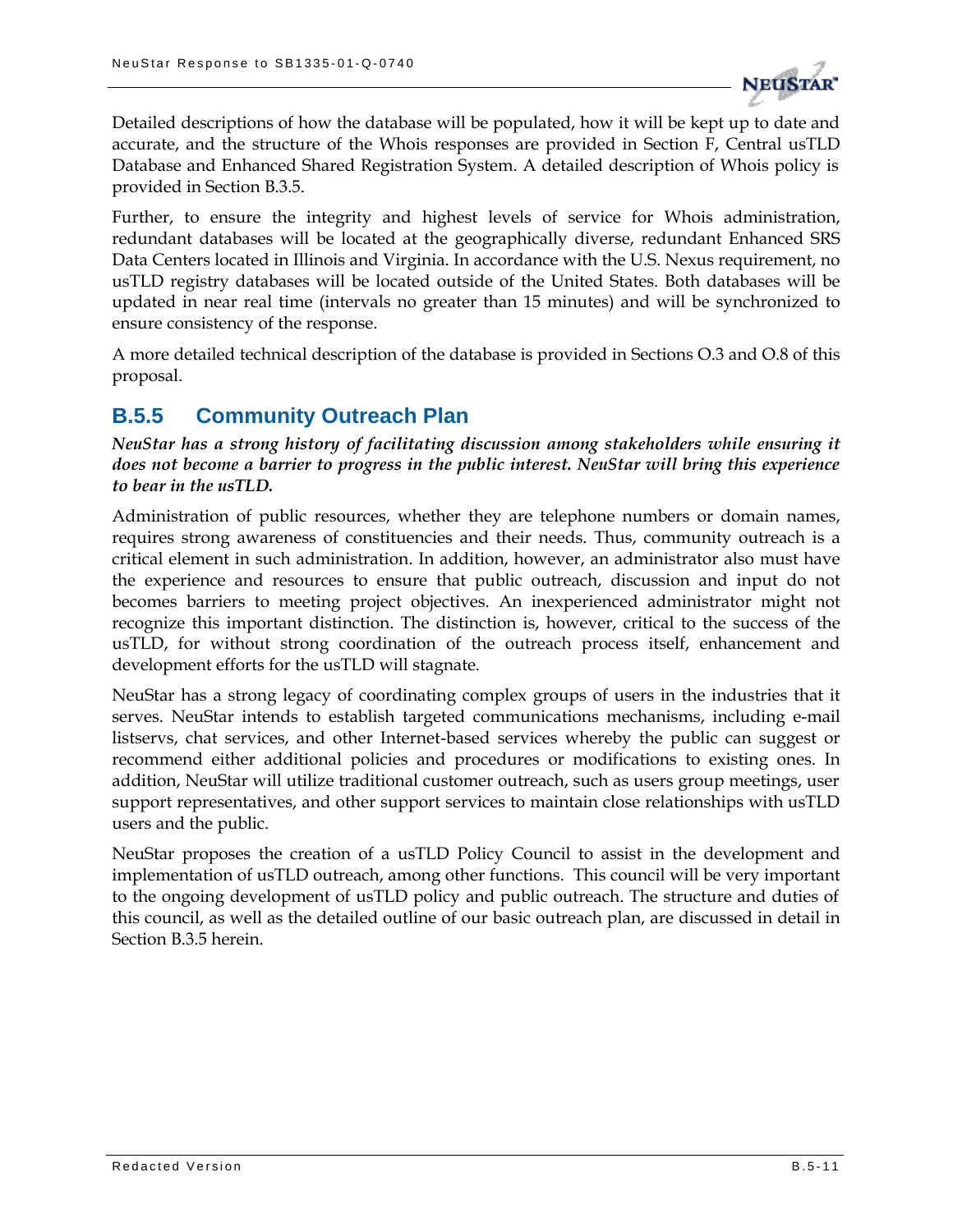

# **Initial Working Draft Dated July 27, 2001**

### **Registrar Accreditation Agreement**

This REGISTRAR ACCREDITATION AGREEMENT ("Accreditation Agreement") is by and between NeuStar, Inc., a Delaware corporation, and [Registrar Name], a [Organization type and jurisdiction] ("Registrar"), and shall be deemed made on [DATE], at Washington, D.C., USA.

**1. DEFINITIONS.** For purposes of this Accreditation Agreement, the following definitions shall apply:

1.1 "Accredit" means to identify and set minimum standards for the performance of registration functions, to recognize persons or entities meeting those standards, and to enter into an accreditation agreement that sets forth the rules and procedures applicable to the provision of Registrar Services.

1.2 The "Effective Date" is \_\_\_\_\_\_\_\_\_\_\_\_\_\_\_\_\_\_\_\_\_\_\_.

1.3 The "Expiration Date" is \_\_\_\_\_\_\_\_\_\_\_\_\_\_\_\_\_\_\_\_\_\_\_.

1.4 "NeuStar" or "Registry" means NeuStar, Inc. and its successors and assigns.

1.5 "Registered Name" means domain name within the usTLD.

1.6 "Registrant" means the holder of a Registered Name.

1.7 The word "Registrar," when appearing with an initial capital letter, refers to [Registrar Name], a party to this Accreditation Agreement.

1.8 The word "registrar," when appearing without an initial capital letter, refers to a person or entity that contracts with a Registrant and with NeuStar and collects registration data about the Registrant and submits registration information for entry in the Registry Database and is party to an accreditation agreement with NeuStar.

1.9 "Registrar Services" means services provided by a registrar in connection with the usTLD, and includes contracting with Registrant, collecting registration data about the Registrant, and submitting registration information for entry in the Registry Database.

1.10 "Registry Database" means a database comprised of data about one or more domain names within usTLD that is used to generate either DNS resource records that are published authoritatively or responses to domain-name availability lookup requests or Whois queries, for some or all of those names.

1.11 "Registry System" means the registry system operated by Registry for Registered Names in the usTLD.

1.12 "Term of this Accreditation Agreement" begins on the Effective Date and continues to the earlier of (a) the Expiration Date, or (b) termination of this Accreditation Agreement.

1.13 "TLD Zone-File Data" means all data contained in a DNS zone file for the registry, or for any subdomain for which Registry Services are provided and that contains Registered Names, as provided to nameservers on the Internet. This does not include usTLD domain names hosted by a delegated manager within the usTLD.

#### **2. NeuStar OBLIGATIONS.**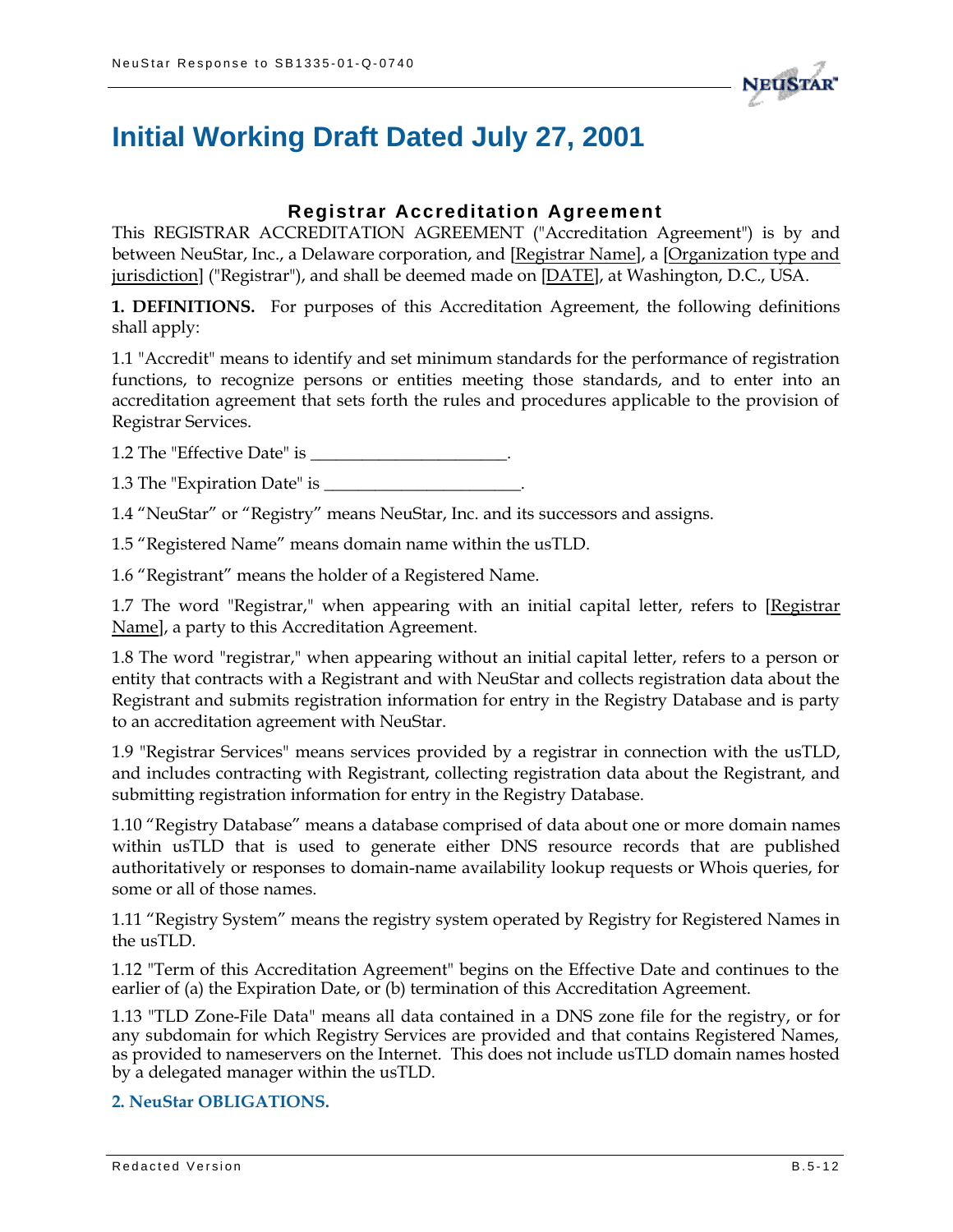

2.1 Accreditation. During the Term of this Accreditation Agreement, Registrar is hereby accredited by NeuStar to act as a registrar (including to insert and renew registration of Registered Names in the Registry Database) for the usTLD.

2.2 Registrar Use of NeuStar Name and Website. NeuStar hereby grants to Registrar a nonexclusive, worldwide, royalty-free license during the Term of this Accreditation Agreement (a) to state that it is accredited by NeuStar as a registrar for the usTLD and (b) to link to pages and documents within the NeuStar web site. No other use of NeuStar's name or website is licensed hereby. This license may not be assigned or sublicensed by Registrar.

2.3 General Obligations of NeuStar. With respect to all matters that impact the rights, obligations, or role of Registrar, NeuStar shall during the Term of this Accreditation Agreement:

- 2.3.1 not apply standards, policies, procedures or practices arbitrarily, unjustifiably, or inequitably and not single out Registrar for disparate treatment unless justified by substantial and reasonable cause; and
- 2.3.2 ensure, through its reconsideration and independent review policies, adequate appeal procedures for Registrar, to the extent it is adversely affected by NeuStar standards, policies, procedures or practices.

#### **3. REGISTRAR OBLIGATIONS.**

3.1 Obligations to Provide Registrar Services. During the Term of this Accreditation Agreement, Registrar agrees that it will operate as a registrar for the usTLD in accordance with this Accreditation Agreement and the Registry-Registrar Agreement.

3.2 Submission of Registered Name Holder Data to Registry. During the Term of this Accreditation Agreement:

- 3.2.1 As part of its registration of Registered Names in the usTLD, Registrar shall submit to, or shall place in the Registry Database operated by, NeuStar, as the Registry for the usTLD, the following data elements:
	- 3.2.1.1 The name of the Registered Name being registered;
	- 3.2.1.2 The IP addresses of the primary nameserver and secondary nameserver(s) for the Registered Name;
	- 3.2.1.3 The corresponding names of those nameservers;
	- 3.2.1.4 Unless automatically generated by the Registry System, the identity of the Registrar;
	- 3.2.1.5 Unless automatically generated by the Registry System, the expiration date of the registration; and
	- 3.2.1.6 Any other data NeuStar, as Registry, requires be submitted to it.
- 3.2.2 Within five (5) business days after receiving any updates from the Registered Name Holder to the data elements listed in Subsections 3.2.1.2, 3.1.2.3, and 3.2.1.6 for any Registered Name Registrar sponsors, Registrar shall submit the updated data elements to, or shall place those elements in the Registry Database operated by NeuStar, as Registry.
- 3.2.3 In order to allow reconstitution of the Registry Database in the event of an otherwise unrecoverable technical failure or a change in the designated NeuStar,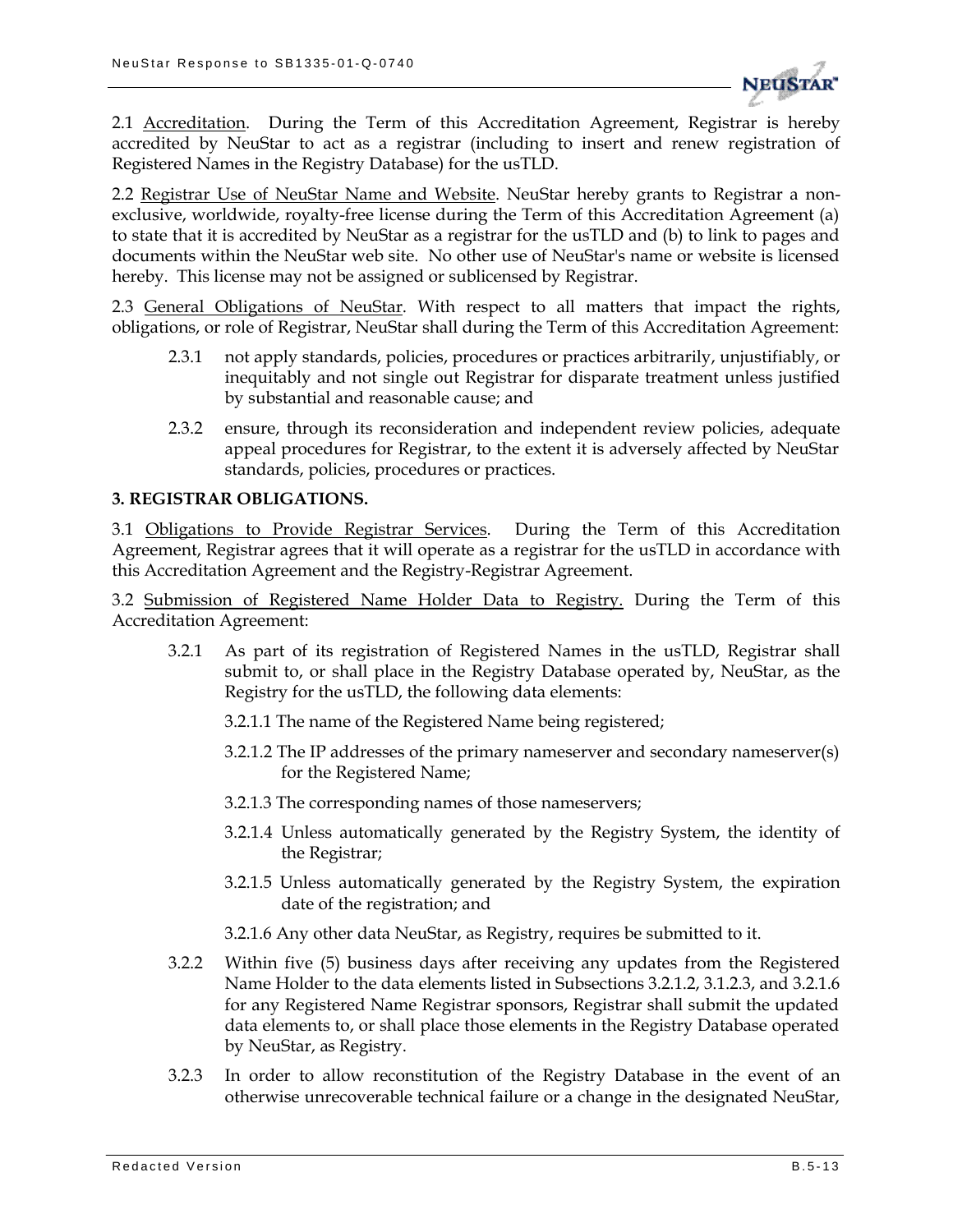

as Registry, within ten (10) days of any such request by NeuStar, Registrar shall submit an electronic database containing the data elements listed in Subsections 3.2.1.1 through 3.2.1.6 for all active records in the registry sponsored by Registrar, in a format specified by NeuStar.

3.3 Public Access to Data on Registered Names. During the Term of this Accreditation Agreement:

- 3.3.1 At its expense, Registrar shall provide an interface to the usTLD Whois. Until NeuStar otherwise specifies by means of a NeuStar adopted specification or policy, the usTLD Whois shall consist of the following elements:
	- 3.3.1.1 The name of the Registered Name;
	- 3.3.1.2 The names of the primary nameserver and secondary nameserver(s) for the Registered Name;
	- 3.3.1.3 The identity of Registrar (which may be provided through Registrar's website);
	- 3.3.1.4 Registrar ID
	- 3.3.1.5 The original creation date of the registration;
	- 3.3.1.6 The expiration date of the registration;
	- 3.3.1.7 The name and postal address of the Registrant;
	- 3.3.1.8 The name, postal address, e-mail address, voice telephone number, and (where available) fax number of the technical contact for the Registered Name; and
	- 3.3.1.9 The name, postal address, e-mail address, voice telephone number, and (where available) fax number of the administrative contact for the Registered Name.
- 3.3.2 Upon receiving any updates to the data elements listed in Subsections 3.3.1.2, 3.3.1.3, and 3.3.1.5 through 3.3.1.8 from the Registrant, Registrar shall promptly update its database and provide such updates to the Registry.

#### 3.4 Retention of Registrant and Registration Data.

- 3.4.1 During the Term of this Accreditation Agreement, Registrar shall maintain its own electronic database, as updated from time to time, containing data for each active Registered Name sponsored by it within the usTLD. The data for each such registration shall include the elements listed in Subsections 3.3.1.1 through 3.3.1.8; the name and (where available) postal address, e-mail address, voice telephone number, and fax number of the billing contact; and any other Registry Data that Registrar has submitted to the Registry or placed in the Registry Database under Subsection 3.2.
- 3.4.2 During the Term of this Accreditation Agreement and for three (3) years thereafter, Registrar (itself or by its agent(s)) shall maintain the following records relating to its dealings with NeuStar, as Registry, and Registrant: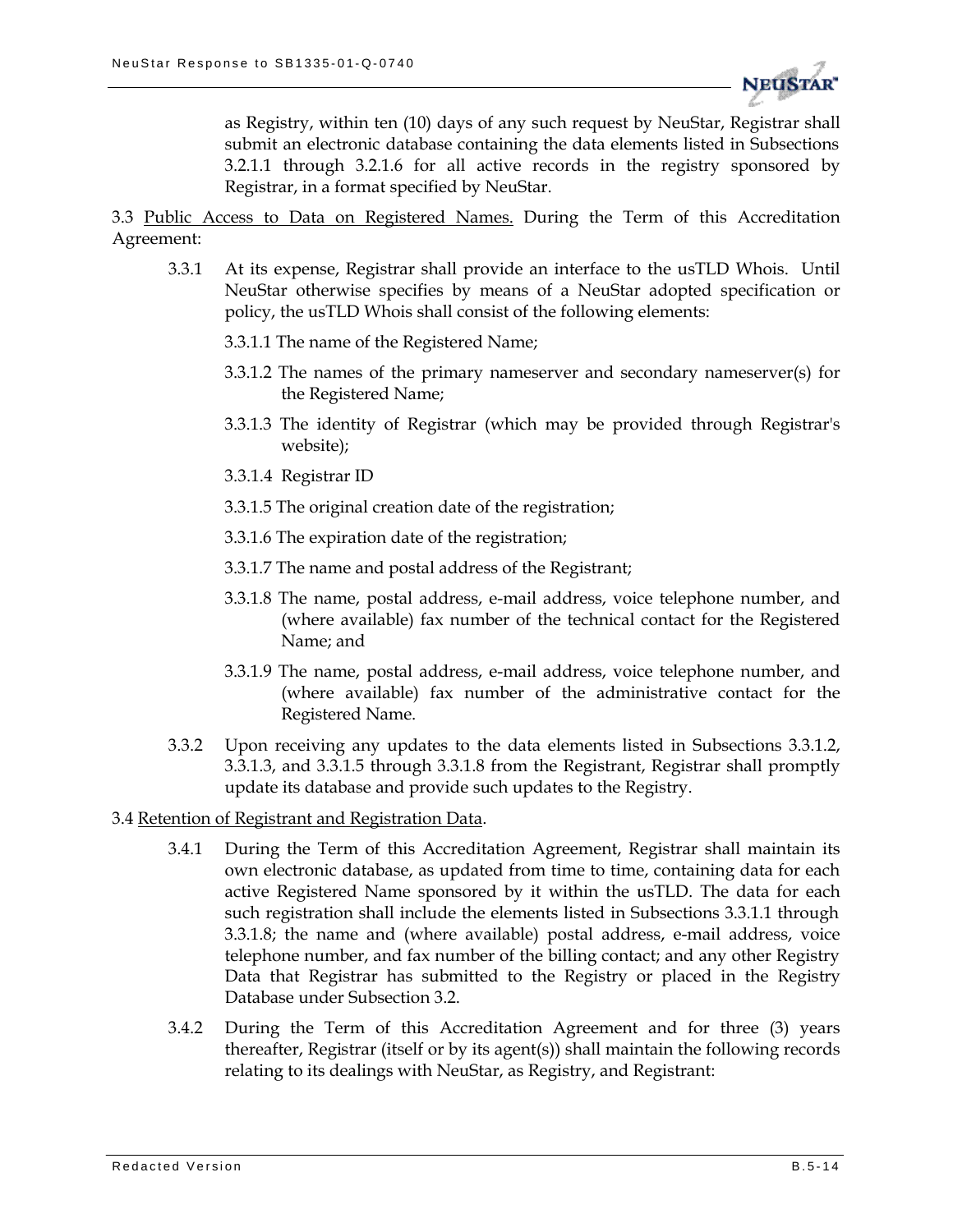

- 3.4.2.1 In electronic form, the submission date and time, and the content, of all registration data (including updates) submitted in electronic form to NeuStar, as Registry;
- 3.4.2.2 In electronic, paper, or microfilm form, all written communications constituting registration applications, confirmations, modifications, or terminations and related correspondence with Registrant, including registration contracts; and
- 3.4.2.3 In electronic form, records of the accounts of all Registrant with Registrar, including dates and amounts of all payments and refunds.
- 3.4.3 During the Term of this Accreditation Agreement and for three (3) years thereafter, Registrar shall make these records available for inspection and copying by NeuStar upon reasonable notice. NeuStar shall not disclose the content of such records except as expressly permitted by a NeuStar specification or policy or as otherwise required by law.

3.5 Rights in Data. Registrar disclaims all rights to exclusive ownership or use of the data elements listed in Subsections 3.2.1.1 through 3.2.1.3 for all Registered Names submitted by Registrar to the Registry Database for, or sponsored by Registrar in, the usTLD. Registrar does not disclaim rights in the data elements listed in Subsections 3.2.1.4 through 3.2.1.6 and Subsections 3.3.1.3 through 3.3.1.8 concerning active Registered Names sponsored by it in the usTLD, and agrees to grant non-exclusive, irrevocable, royalty-free licenses to make use of and disclose the data elements listed in Subsections 3.2.1.4 through 3.2.1.6 and 3.3.1.3 through 3.3.1.8 for the purpose of providing a service or services (such as a Whois service under Subsection 3.3.4) providing interactive, query-based public access. Upon a change in sponsorship from Registrar of any Registered Name in the usTLD, Registrar acknowledges that the registrar gaining sponsorship shall have the rights of an owner to the data elements listed in Subsections 3.2.1.4 through 3.2.1.6 and 3.3.1.3 through 3.3.1.8 concerning that Registered Name, with Registrar also retaining the rights of an owner in that data. Nothing in this Subsection prohibits Registrar from (1) restricting bulk public access to data elements in a manner consistent with this Accreditation Agreement and any NeuStar specifications or policies and as required by law or (2) transferring rights it claims in data elements subject to the provisions of this Subsection.

3.6 Data Escrow. During the Term of this Accreditation Agreement, on a schedule, under the terms, and in the format specified by NeuStar, Registrar shall submit an electronic copy of the database described in Subsection 3.4.1 to NeuStar or, at Registrar's election and at its expense, to a reputable escrow agent mutually approved by Registrar and NeuStar, such approval also not to be unreasonably withheld by either party. The data shall be held under an agreement among Registrar, NeuStar, and the escrow agent (if any) providing that (1) the data shall be received and held in escrow, with no use other than verification that the deposited data is complete, consistent, and in proper format, until released to NeuStar; (2) the data shall be released from escrow upon expiration without renewal or termination of this Accreditation Agreement; and (3) NeuStar's rights under the escrow agreement shall be assigned with any assignment of this Accreditation Agreement. The escrow shall provide that in the event the escrow is released under this Subsection, NeuStar (or its assignee) shall have a non-exclusive, irrevocable, royaltyfree license to exercise (only for transitional purposes) or have exercised all rights necessary to provide Registrar Services.

3.7 Business Dealings, Including with Registrant.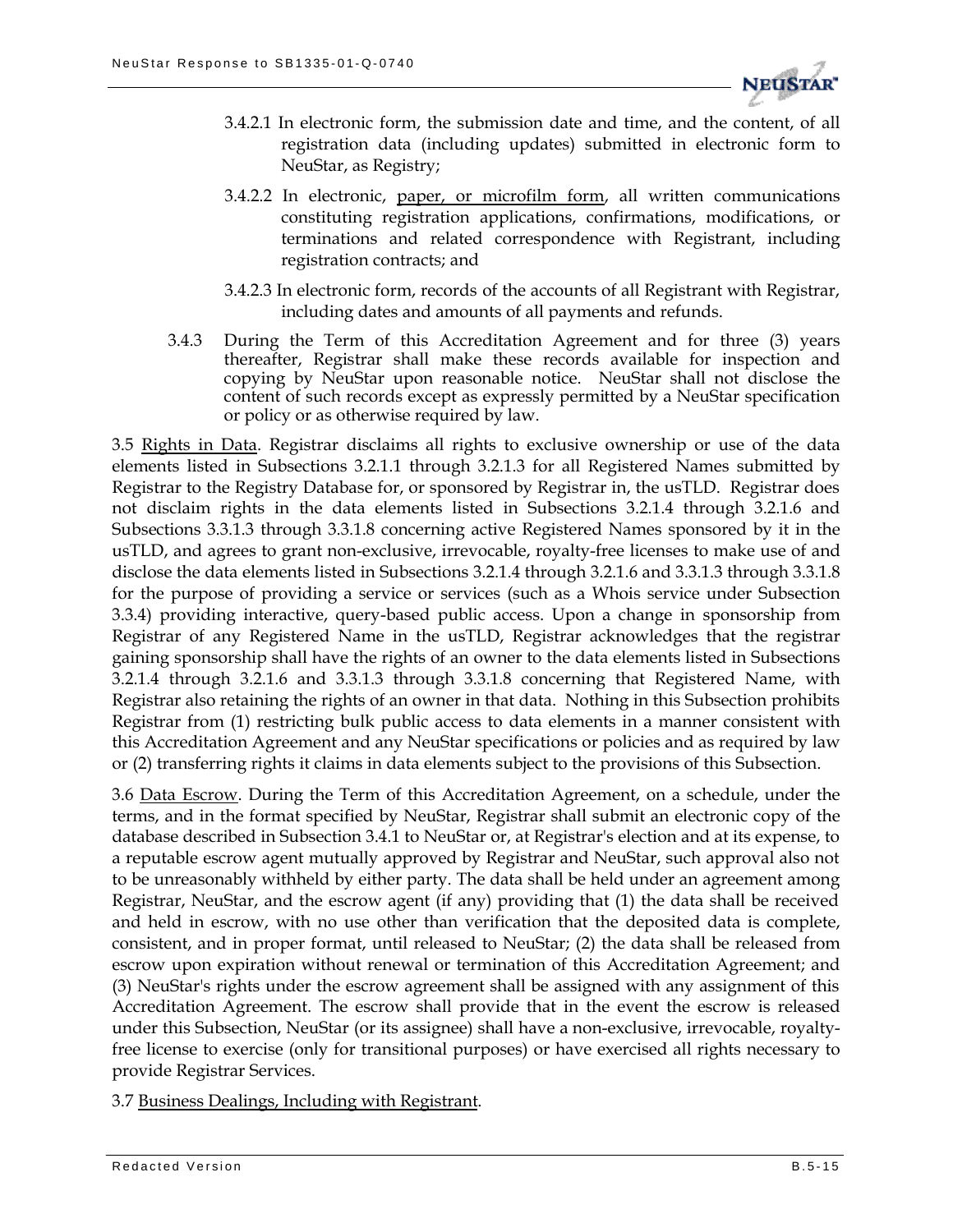

- 3.7.1 In the event NeuStar adopts a specification or policy, supported by a consensus of NeuStar-Accredited registrars, establishing or approving a code of conduct for NeuStar-Accredited registrars, Registrar shall abide by that code.
- 3.7.2 Registrar shall abide by applicable laws and governmental regulations.
- 3.7.3 Registrar shall not represent to any actual or potential Registrant that Registrar enjoys access to the Registry System that is superior to that of any other Accredited registrar.
- 3.7.4 Registrar shall not activate any Registered Name unless and until it is satisfied that it has received a reasonable assurance of payment of its registration fee. For this purpose, a charge to a credit card, general commercial terms extended to creditworthy customers, or other mechanism providing a similar level of assurance of payment shall be sufficient, provided that the obligation to pay becomes final and non-revocable by the Registrant upon activation of the registration.
- 3.7.5 Registrar shall register Registered Names to Registrant only for fixed periods. At the conclusion of the registration period, failure by or on behalf of the Registrant to pay a renewal fee within the time specified in a second notice or reminder shall, in the absence of extenuating circumstances, result in cancellation of the registration. In the event that NeuStar adopts a specification or policy concerning procedures for handling expiration of registrations, Registrar shall abide by that specification or policy.
- 3.7.6 Registrar shall not insert or renew any Registered Name in a manner contrary to a NeuStar policy stating a list or specification of excluded Registered Names that is in effect at the time of insertion or renewal.
- 3.7.7 Registrar shall require all Registrant to enter into an electronic or paper registration agreement with Registrar including at least the following provisions:
	- 3.7.7.1 The Registrant shall provide to Registrar accurate and reliable contact details and promptly correct and update them during the term of the Registered Name registration, including: the full name, postal address, email address, voice telephone number, and fax number if available of the Registrant; name of authorized person for contact purposes in the case of an Registrant that is an organization, association, or corporation; and the data elements listed in Subsections 3.3.1.2, 3.3.1.7 and 3.3.1.8.
	- 3.7.7.2 A Registrant's willful or grossly negligent provision of inaccurate or unreliable information, its willful or grossly negligent failure promptly to update information provided to Registrar shall constitute a material breach of the Registrant's Registration Agreement with the registrar and be a basis for cancellation of the Registered Name registration.

#### 3.7.7.3 Enforcement of Accurate Whois Data

- 3.7.7.3.1 Registrar shall accept written complaints from third parties regarding false and/or inaccurate Whois data of Registrants.
- 3.7.7.3.2 No later than thirty (30) days after receipt of a written complaint, the Registrar shall conduct an initial investigation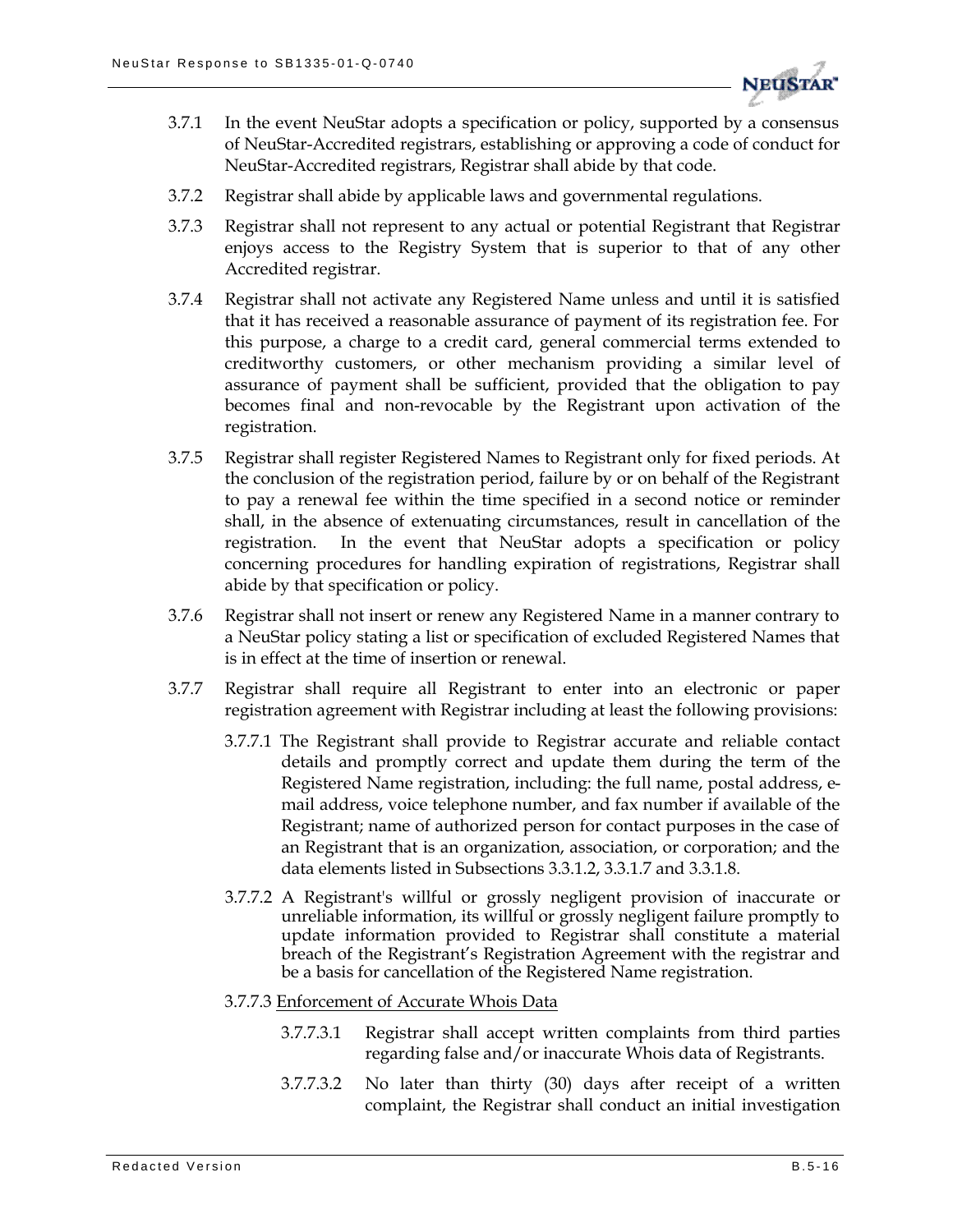

into the veracity and accuracy of the contact details. If the Registrar determines that the information is false, inaccurate or not up to date, Registrar shall issue a letter to the Registrant via e-mail, and regular first class mail, stating that the information contained in the Registrant's Whois record may be false, inaccurate or not up to date.

- 3.7.7.3.3 The Registrant shall be required to update its contact information no later than thirty (30) calendar days of the date of such notice. If, within thirty (30) days, Registrant can either (i) show that it has not provided false or inaccurate contact information or (ii) provide the updated Whois information, then the registrant will be allowed to maintain its usTLD domain name registration. If, however, after thirty (30) days, the registrant either does not respond to Registrar's notice or is unable to provide true and accurate contact information, the registrant shall be deemed to have breached its registration agreement and the registrar shall be required to delete the registration.
- 3.7.7.3.4 Registrar shall not be required to refund any fees paid by the registrant if the registrar terminates a Registrant's registration agreement due to its enforcement of this provision.
- 3.7.7.4 Any Registrant that intends to license use of a domain name to a third party is nonetheless the Registrant of record and is responsible for providing its own full contact information and for providing and updating accurate technical and administrative contact information adequate to facilitate timely resolution of any problems that arise in connection with the Registered Name. A Registrant licensing use of a Registered Name according to this provision shall accept liability for harm caused by wrongful use of the Registered Name, unless it promptly discloses the identity of the licensee to a party providing the Registrant reasonable evidence of actionable harm.
- 3.7.7.5 Registrar shall provide notice to each new or renewed Registrant stating:
	- 3.7.7.5.1 The purposes for which any personal data collected from the applicant are intended;
	- 3.7.7.5.2 The intended recipients or categories of recipients of the data (including NeuStar, as Registry, and others who will receive the data from NeuStar, as Registry);
	- 3.7.7.5.3 Which data are obligatory and which data, if any, are voluntary; and
	- 3.7.7.5.4 How the Registrant or data subject can access and, if necessary, rectify the data held about them.
- 3.7.7.5 The Registrant shall consent to the data processing referred to in this Section 3.7.7.4.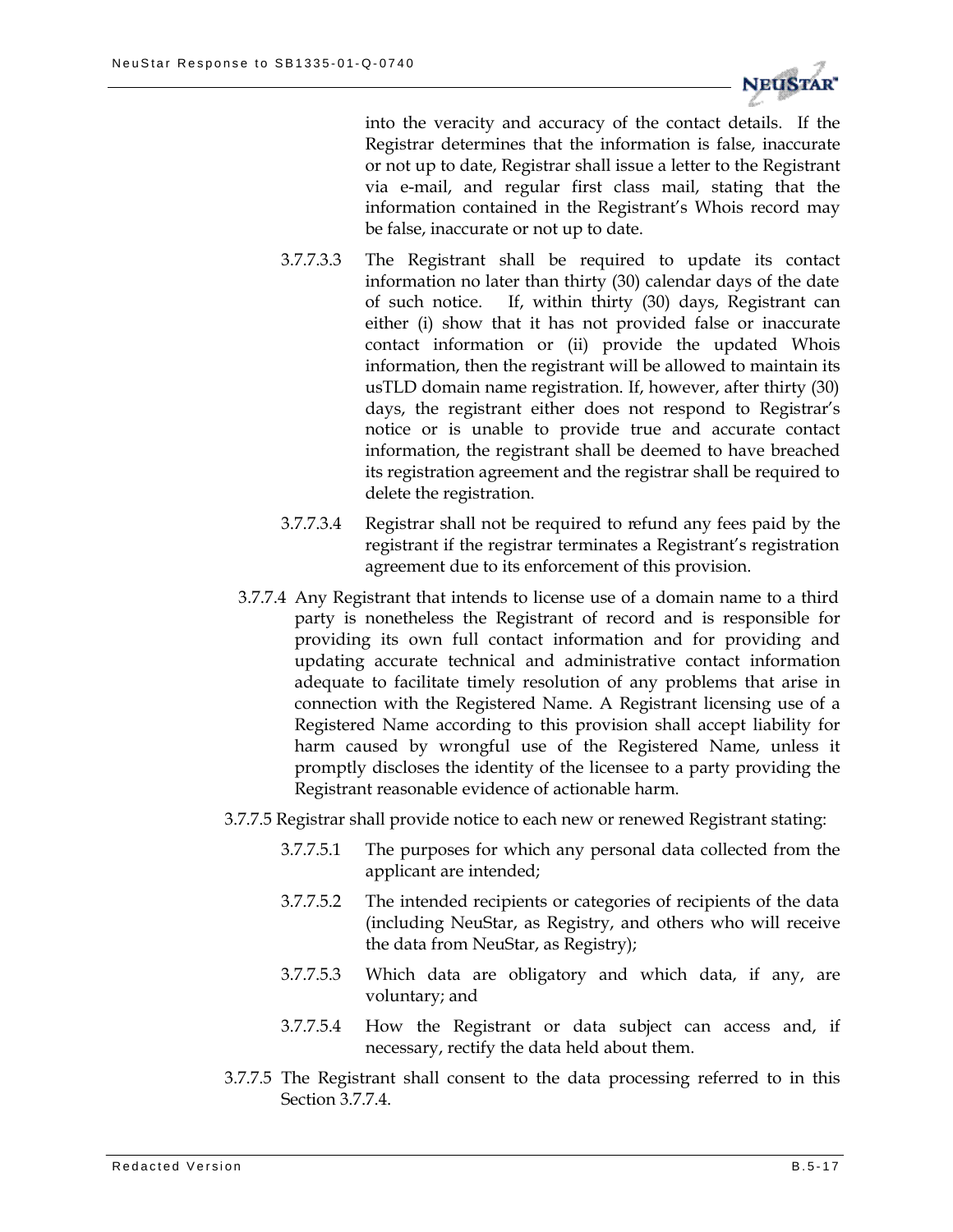

- 3.7.7.6 The Registrant shall represent that notice has been provided equivalent to that described in Subsection 3.7.7.4 to any third-party individuals whose personal data are supplied to Registrar by the Registrant, and that the Registrant has obtained consent equivalent to that referred to in Subsection 3.7.7.5 of any such third-party individuals.
- 3.7.7.7 Registrar shall agree that it will not process the personal data collected from the Registrant in a way incompatible with the purposes and other limitations about which it has provided notice to the Registrant in accordance with Subsection 3.7.7.4 above.
- 3.7.7.8 Registrar shall agree that it will take reasonable precautions to protect personal data from loss, misuse, unauthorized access or disclosure, alteration, or destruction.
- 3.7.7.9 The Registrant shall represent that, to the best of the Registrant's knowledge and belief, neither the registration of the Registered Name nor the manner in which it is directly or indirectly used infringes the legal rights of any third party.
- 3.7.7.10 For the adjudication of disputes concerning or arising from use of the Registered Name, the Registrant shall submit, without prejudice to other potentially applicable jurisdictions, to the jurisdiction of the courts (1) of the Registrant's domicile and (2) where Registrar is located.
- 3.7.7.11 The Registrant shall agree that its registration of the Registered Name shall be subject to suspension, cancellation, or transfer pursuant to any NeuStar adopted specification or policy, or pursuant to any registrar or registry procedure not inconsistent with a NeuStar adopted specification or policy, (1) to correct mistakes by Registrar or the Registry in registering the name or (2) for the resolution of disputes concerning the Registered Name.
- 3.7.7.12 The Registrant shall indemnify and hold harmless the Registry and its directors, officers, employees, representatives, agents, affiliates, and stockholders from and against any and all claims, suits, actions, other proceedings, damages, liabilities, costs and expenses of any kind, including without limitation reasonable legal fees and expenses, arising out of or relating to the Registrant's (i) domain name registration and (ii) use of any Registered Name**.**
- 3.7.7.13 Registrar shall require in its Registration Agreement with each Registrant that such Registrant certify, under penalty of perjury, that it meets the following Nexus Requirements to qualify to register to use a Registered Name. Registrants in the usTLD must be either:
	- 3.7.7.13.1 A natural person (i) who is a citizen or permanent resident of the United States of America or any of its possessions or territories, or (ii) whose primary place of domicile is in the United States of America or any of its possessions, or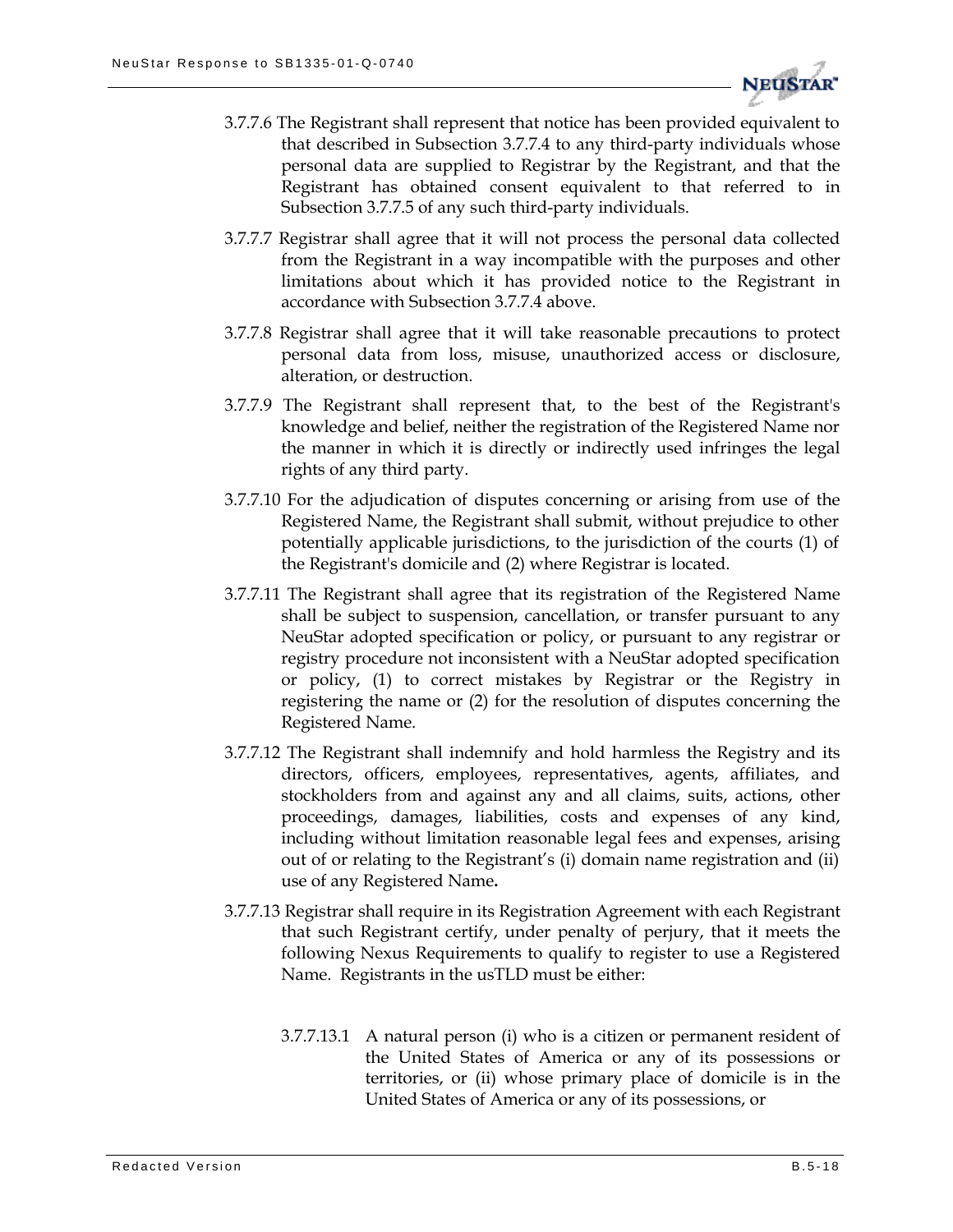

- 3.7.7.13.2 An entity or organization that is (i) incorporated within one of the fifty (50) U.S. states, the District of Columbia, or any of the United States possessions or territories or (ii) organized or otherwise constituted under the laws of a state of the United States of America, the District of Columbia or any of its possessions or territories, or
- 3.7.7.13.3 An entity or organization (including a federal, state, or local government of the United States, or a political subdivision thereof) that has a bona fide presence in the United States.
- 3.7.8 Registrar shall abide by any specifications or policies established according to Section 4 requiring reasonable and commercially practicable (a) verification, at the time of registration, of contact information associated with a Registered Name sponsored by Registrar or (b) periodic re-verification of such information. Registrar shall, upon notification by any person of an inaccuracy in the contact information associated with a Registered Name sponsored by Registrar, take reasonable steps to investigate that claimed inaccuracy. In the event Registrar learns of inaccurate contact information associated with a Registered Name it sponsors, it shall take reasonable steps to correct that inaccuracy.
- 3.7.9 Registrar shall abide by any NeuStar adopted specifications or policies prohibiting or restricting warehousing of or speculation in domain names by registrars.
- 3.7.10 Nothing in this Accreditation Agreement prescribes or limits the amount Registrar may charge Registrant for registration of Registered Names.

3.8 Domain-Name Dispute Resolution. During the Term of this Accreditation Agreement, Registrar shall have in place a policy and procedures for resolution of disputes concerning Registered Names. Until different policies and procedures are established by NeuStar under Section 4, Registrar shall comply with the United Stated Dispute Resolution Policy (usDRP) and the Nexus Dispute Policy ("NDP") identified on Registry's website.

3.9 Accreditation Fees. As a condition of accreditation, Registrar shall pay accreditation fees to NeuStar. These fees consist of yearly and variable fees.

- 3.9.1 Fixed Accreditation Fee. Registrar shall pay NeuStar a fixed yearly accreditation fee in an amount established by NeuStar. The first year's accreditation fee shall be \$1,000 for the usTLD. Thereafter, the yearly accreditation fee may be increased by up to ten percent (10%) from the previous year. Payment of the yearly fixed fee shall be due within thirty (30) days after invoice from NeuStar.
- 3.9.2 Variable Accreditation Fee. Registrar shall pay the variable accreditation fees established by NeuStar, provided that in each case such fees are reasonably allocated among all registrars that contract with NeuStar. Registrar shall pay such fees in a timely manner for so long as all material terms of this Accreditation Agreement remain in full force and effect, and notwithstanding the pendency of any dispute between Registrar and NeuStar.
- 3.9.3 On reasonable notice given by NeuStar to Registrar, accountings submitted by Registrar shall be subject to verification by an audit of Registrar's books and records by an independent third-party that shall preserve the confidentiality of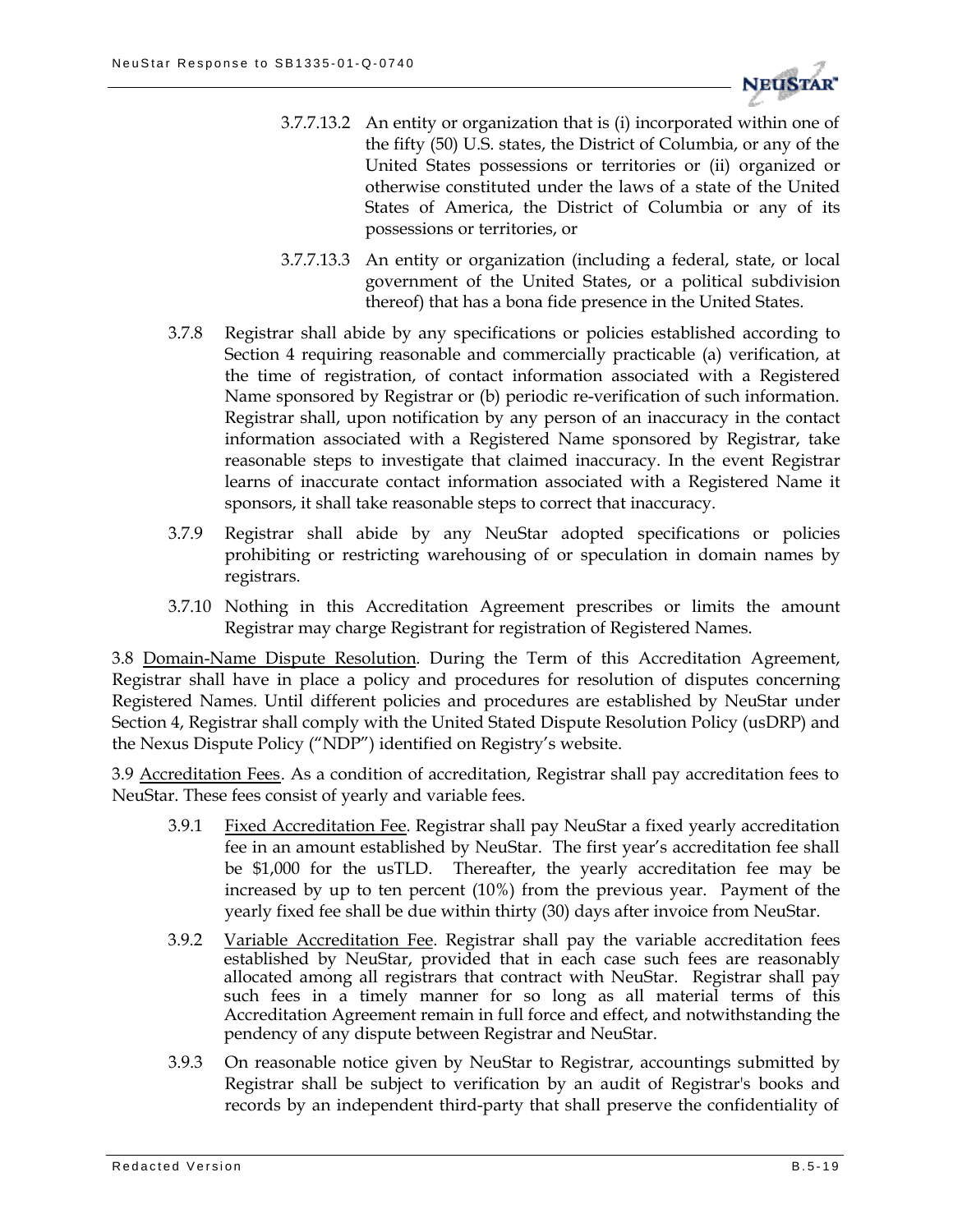

such books and records (other than its findings as to the accuracy of, and any necessary corrections to, the accountings).

3.10 Insurance. Registrar shall maintain in force commercial general liability insurance with policy limits of at least \$500,000 covering liabilities arising from Registrar's registrar business during the term of this Accreditation Agreement.

#### **4. PROCEDURES FOR ESTABLISHMENT OR REVISION OF SPECIFICATIONS AND POLICIES.**

4.1 Registrar's Ongoing Obligation to Comply With New or Revised Specifications and Policies. During the Term of this Accreditation Agreement, Registrar shall comply with the terms of this Accreditation Agreement on the schedule set forth in Subsection 4.4, with

- 4.1.1 new or revised specifications (including forms of agreement to which Registrar is a party) and policies established by NeuStar as Consensus Policies in the manner described in Subsection 4.3,
- 4.1.2 in cases where:
	- 4.1.2.1 this Accreditation Agreement expressly provides for compliance with revised specifications or policies established in the manner set forth in one or more subsections of this Section 4; or
	- 4.1.2.2 the specification or policy concerns one or more topics described in Subsection 4.2.

#### 4.2 Manner of Establishment of New and Revised Specifications and Policies

- 4.2.1 "NeuStar Policies" are those specifications or policies established by NeuStar through the United States Policy Advisory Council ("usPAC").
- 4.2.2 For all purposes under this Accreditation Agreement, the policies specifically identified by NeuStar on its website for the usTLD <LINK> at the date of this Accreditation Agreement as having been adopted by NeuStar before the date of this Accreditation Agreement shall be treated in the same manner and have the same effect as "NeuStar Policies". Such NeuStar Policies are hereby incorporated by reference and shall be binding on Registrar.

4.3 Time Allowed for Compliance. Registrar shall be afforded a reasonable period of time after receiving notice of the establishment of a specification or policy under Subsection 4.2 in which to comply with that specification or policy, taking into account any urgency involved.

#### **5. MISCELLANEOUS PROVISIONS**.

5.1 Specific Performance. While this Accreditation Agreement is in effect, either party may seek specific performance of any provision of this Accreditation Agreement in the manner provided in Section 5.5 below, provided the party seeking such performance is not in material breach of its obligations.

5.2 Termination of Accreditation Agreement by Registrar. This Accreditation Agreement may be terminated before its expiration by Registrar by giving NeuStar thirty (30) days written notice. Upon such termination by Registrar, Registrar shall not be entitled to any refund of fees paid to NeuStar pursuant to this Accreditation Agreement.

5.3 Termination of Accreditation Agreement by NeuStar. This Accreditation Agreement may be terminated before its expiration by NeuStar in any of the following circumstances: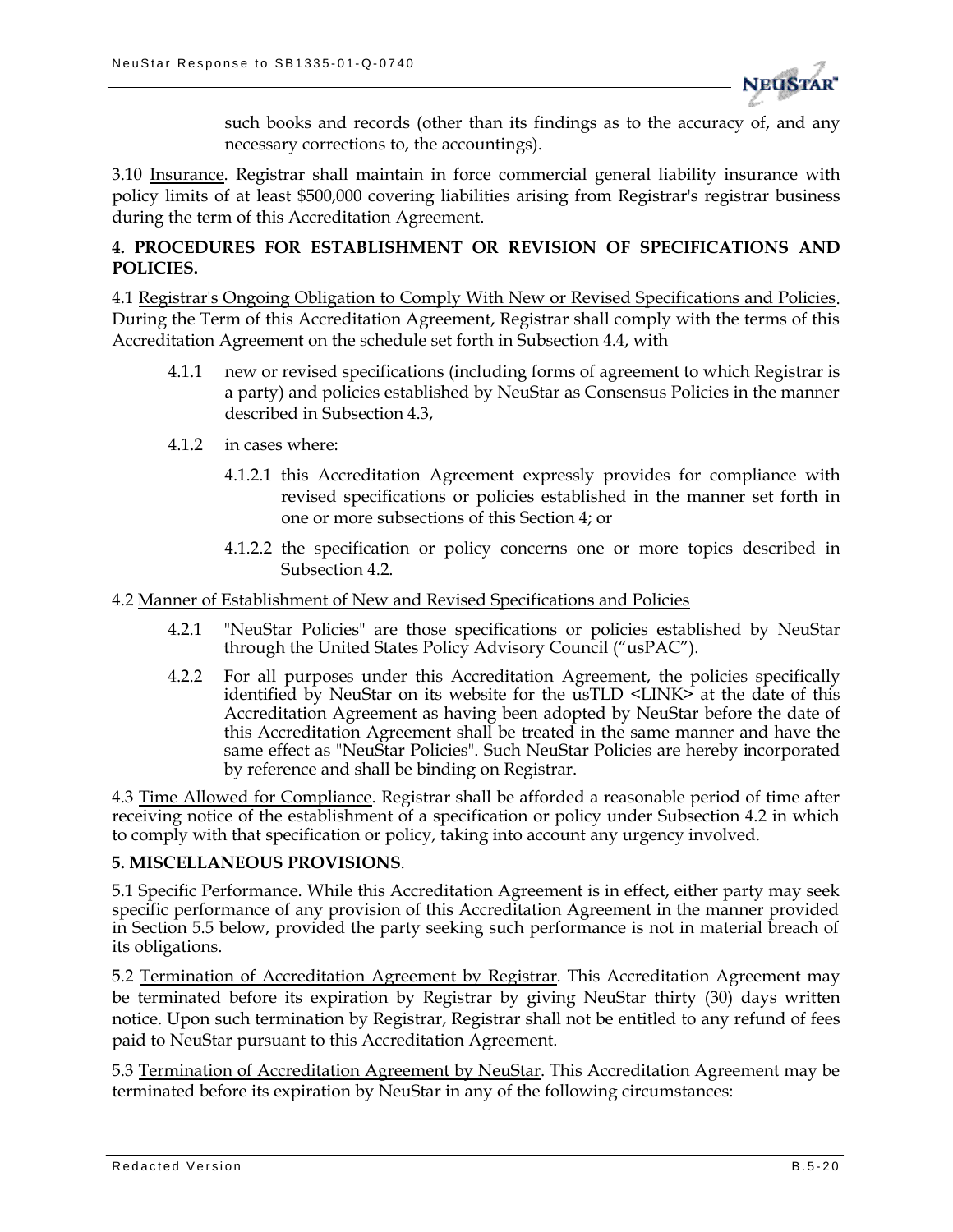

- 5.3.1 There was a material misrepresentation, material inaccuracy, or materially misleading statement in Registrar's application for accreditation or any material accompanying the application.
- 5.3.2 Registrar:
	- 5.3.2.1 is convicted by a court of competent jurisdiction of a felony or other serious offense related to financial activities, or is judged by a court of competent jurisdiction to have committed fraud or breach of fiduciary duty, or is the subject of a judicial determination that NeuStar reasonably deems as the substantive equivalent of those offenses; or
	- 5.3.2.2 is disciplined by the government of its domicile for conduct involving dishonesty or misuse of funds of others.
- 5.3.3 Any officer or director of Registrar is convicted of a felony or of a misdemeanor related to financial activities, or is judged by a court to have committed fraud or breach of fiduciary duty, or is the subject of a judicial determination that NeuStar deems as the substantive equivalent of any of these; provided, such officer or director is not removed in such circumstances.
- 5.3.4 Registrar fails to cure any breach of this Accreditation Agreement within fifteen (15) business days after NeuStar gives Registrar notice of the breach.
- 5.3.5 Registrar fails to comply with a ruling granting specific performance under Subsections 5.1 and 5.5.
- 5.3.6 Registrar continues acting in a manner that NeuStar has reasonably determined endangers the stability or operational integrity of the Internet or the Registry System after receiving three  $(3)$  days notice of that determination.
- 5.3.7 Registrar becomes bankrupt or insolvent.

5.4 Term of Accreditation Agreement; Renewal; Right to Substitute Updated Accreditation Agreement. This Accreditation Agreement shall be effective on the Effective Date and shall have an initial term running until the Expiration Date, unless sooner terminated. Thereafter, if Registrar seeks to continue its accreditation, it may apply for renewed accreditation, and shall be entitled to renewal provided it meets the NeuStar-adopted specification or policy on accreditation criteria then in effect, is in compliance with its obligations under this Accreditation Agreement, as it may be amended, and agrees to be bound by terms and conditions of the thencurrent Registrar accreditation agreement (which may differ from those of this Accreditation Agreement) that NeuStar adopts in accordance with Subsection 2.3 and Subsection 4.2. In connection with renewed accreditation, Registrar shall confirm its assent to the terms and conditions of the then-current Registrar accreditation agreement by signing that accreditation agreement. In the event that, during the Term of this Accreditation Agreement, NeuStar posts on its web site an updated form of registrar accreditation agreement applicable to Accredited registrars, Registrar (provided it has not received (1) a notice of breach that it has not cured or (2) a notice of termination of this Accreditation Agreement under Subsection 5.3 above) may elect, by giving NeuStar written notice, to enter an agreement in the updated form in place of this Accreditation Agreement. In the event of such election, Registrar and NeuStar shall promptly sign a new accreditation agreement that contains the provisions of the updated form posted on the web site, with the length of the term of the substituted agreement as stated in the updated form posted on the web site, calculated as if it commenced on the date this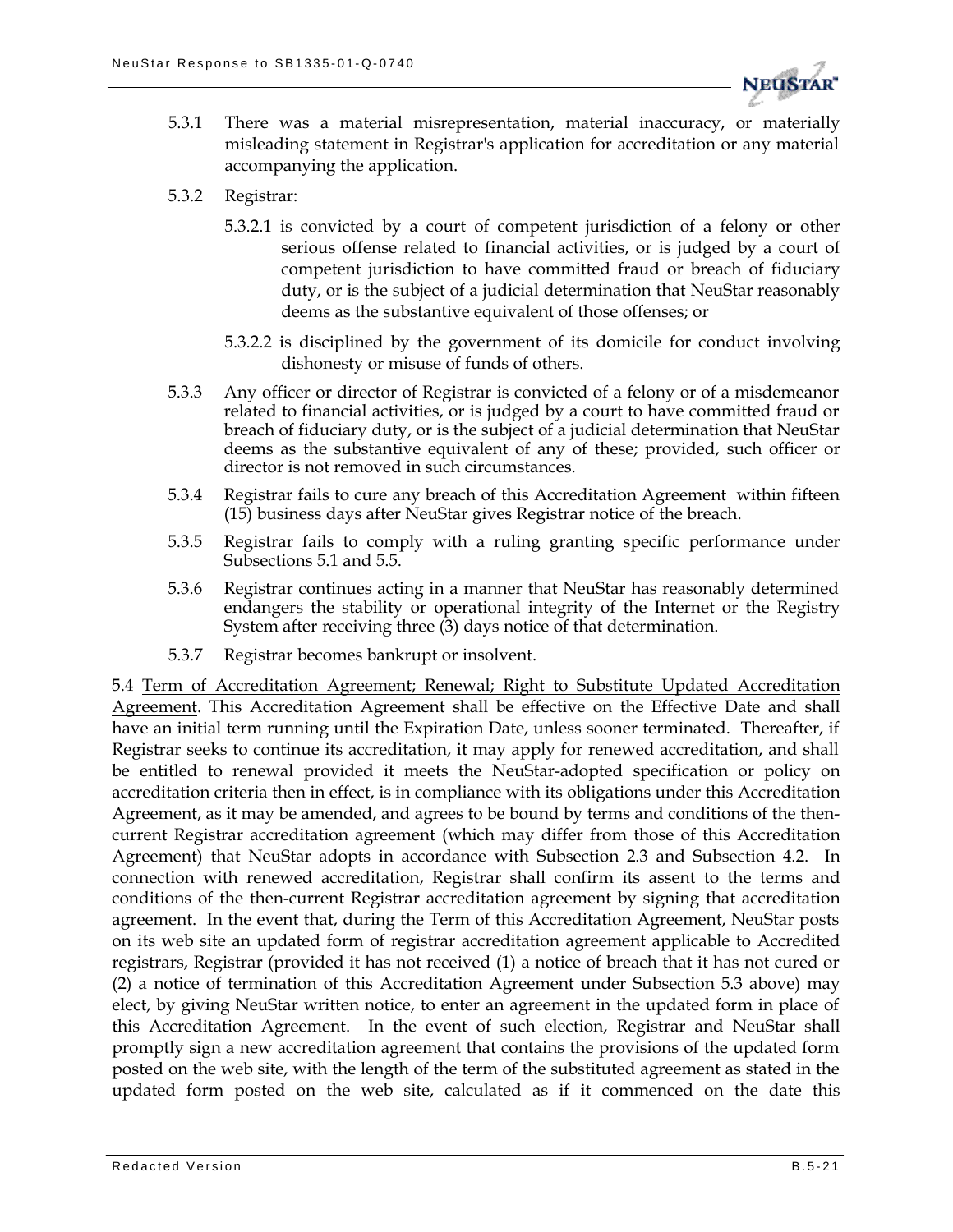

Accreditation Agreement was made, and this Accreditation Agreement will be deemed terminated.

5.5 Resolution of Disputes Under this Accreditation Agreement; Governing Law. Disputes arising under or in connection with this Accreditation Agreement, including (1) disputes arising from NeuStar's failure to renew Registrar's accreditation and (2) requests for specific performance, shall be resolved in a court of competent jurisdiction or, at the election of either party, by an arbitration conducted as provided in this Subsection 5.5 pursuant to the Arbitration Rules of the American Arbitration Association ("AAA"). The arbitration shall be conducted in English and shall occur in Washington, D.C., USA. There shall be three (3) arbitrators: each party shall choose one arbitrator; if those two arbitrators do not agree on a third arbitrator within fifteen (15) calendar days of the designation of the second arbitrator, the AAA shall choose the third. The parties shall bear the costs of the arbitration in equal shares, subject to the right of the arbitrators to reallocate the costs in their award as provided in the AAA rules. The parties shall bear their own attorneys' fees in connection with the arbitration, and the arbitrators may not reallocate the attorneys' fees in conjunction with their award. The arbitrators shall render their decision within ninety (90) days of the of the selection of the third arbitrator. In the event Registrar initiates arbitration to contest the appropriateness of termination of this Accreditation Agreement by NeuStar, Registrar may at the same time request that the arbitration panel stay the termination until the arbitration decision is rendered, and that request shall have the effect of staying the termination until the arbitration panel has granted a NeuStar request for specific performance and Registrar has failed to comply with such ruling. In all litigation involving NeuStar concerning this Accreditation Agreement (whether in a case where arbitration has not been elected or to enforce an arbitration award), jurisdiction and exclusive venue for such litigation shall be in a court located in the Eastern District of the Commonwealth of Virginia, USA; however, the parties shall also have the right to enforce a judgment of such a court in any court of competent jurisdiction. For the purpose of aiding the arbitration and/or preserving the rights of the parties during the pendency of an arbitration, the parties shall have the right to seek temporary or preliminary injunctive relief from the arbitration panel or in a court located in the Eastern District of the Commonwealth of Virginia, USA, which shall not be a waiver of this arbitration agreement. This Accreditation Agreement shall be construed in accordance with and governed by the laws of the Commonwealth of Virginia (without regard to any rules or principles of conflicts of law that might look to any jurisdiction outside Virginia).

5.6 Limitations on Monetary Remedies for Violations of this Accreditation Agreement. NeuStar's aggregate monetary liability for violations of this Accreditation Agreement shall not exceed the amount of accreditation fees paid by Registrar to NeuStar under Subsection 3.9 of this Accreditation Agreement. Registrar's monetary liability to NeuStar for violations of this Accreditation Agreement shall be limited to the aggregate amount of accreditation fees previously paid plus those then owing to NeuStar under this Accreditation Agreement. IN NO EVENT SHALL EITHER PARTY BE LIABLE FOR SPECIAL, INDIRECT, INCIDENTAL, PUNITIVE, EXEMPLARY, OR CONSEQUENTIAL DAMAGES FOR ANY VIOLATION OF THIS ACCREDITATION AGREEMENT.

5.7 Assignment. Either party may assign or transfer this Accreditation Agreement only with the prior written consent of the other party, which shall not be unreasonably withheld, except that NeuStar may, with the written approval of the U.S. Department of Commerce, assign this agreement by giving Registrar written notice of the assignment.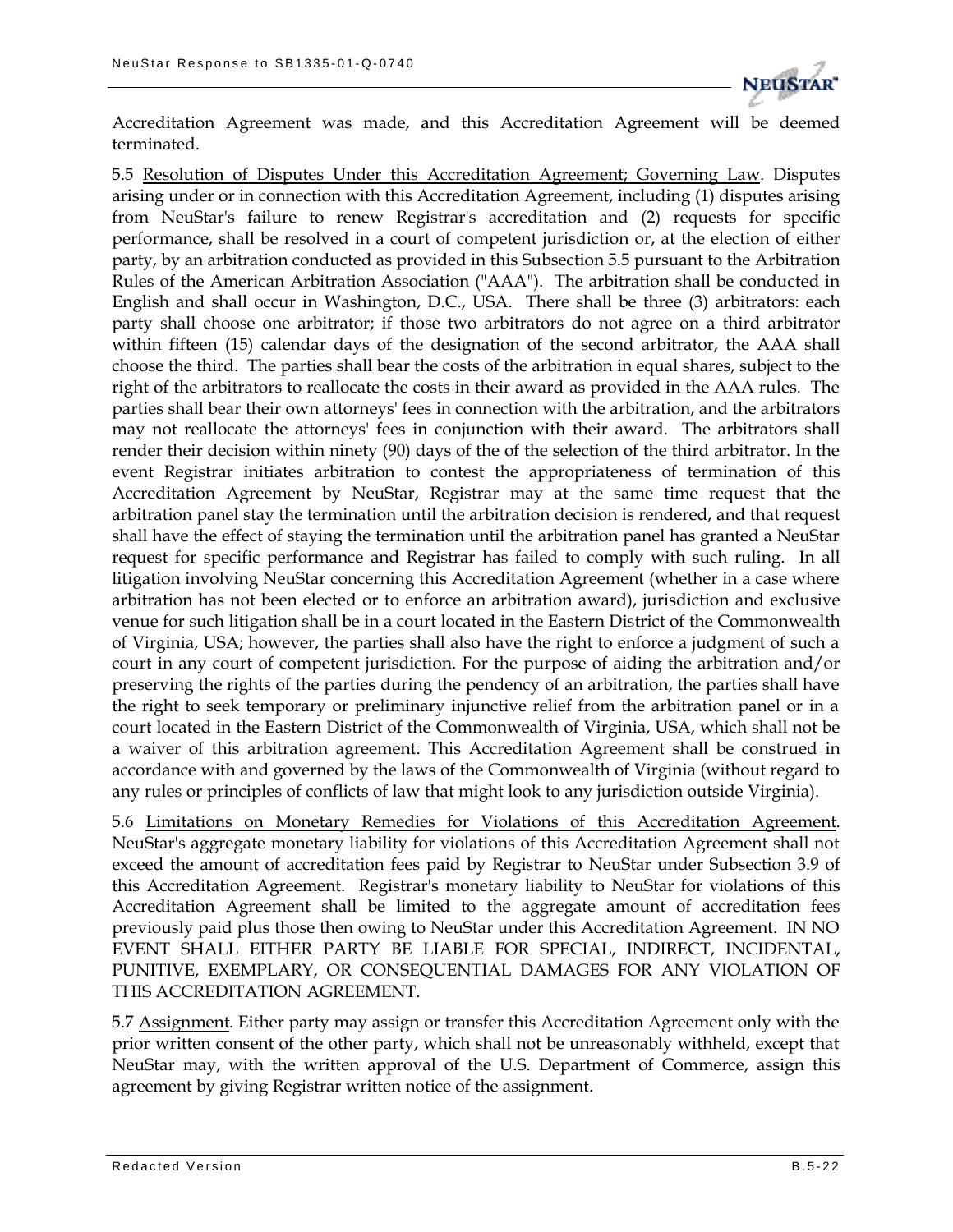

5.9 No Third-Party Beneficiaries. This Accreditation Agreement shall not be construed to create any obligation by either NeuStar or Registrar to any non-party to this Accreditation Agreement, including any Registrant.

5.10 Notices, Designations, and Specifications. Any notice or other communication required or permitted to be delivered to any party under this Accreditation Agreement shall be in writing and shall be deemed properly delivered, given and received when delivered by hand, by registered mail (return receipt requested), by courier or express delivery service, by e-mail (against of receipt of confirmation of delivery) or by telecopier (against receipt of answerback confirming delivery) during business hours to the address or telecopier number set forth beneath the name of such party below or when delivery as described above is refused by the intended recipient, unless such party has given a notice of a change of address in writing pursuant to the foregoing. Notwithstanding the foregoing, notice shall be deemed properly given from NeuStar to Registrar at such time as NeuStar posts any notice, update, modification or other information on its U.S. website, so long as such notice, update, modification or other information is intended for all accredited registrars generally (e.g., adoption of a new Consensus Policy)..

If to Registrar:

with copy to:

If to Registry:

NeuStar, Inc. 1120 Vermont Avenue Suite 400 Washington, DC 20005 Attn: VP of \_\_\_\_\_\_\_\_ phone:\_\_\_\_\_\_\_\_\_\_\_\_\_\_\_\_\_\_\_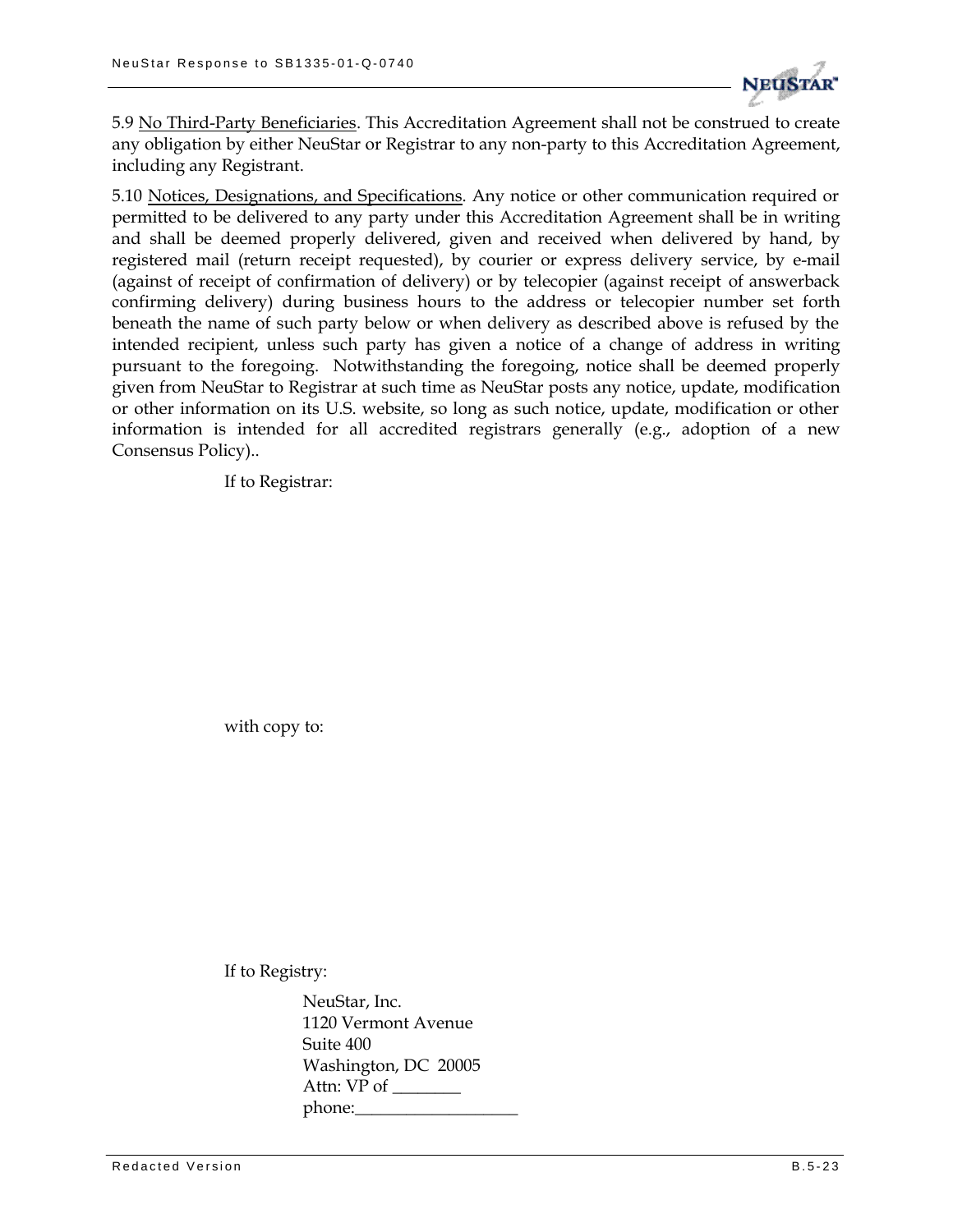

 $\text{fax:}$ 

with a copy to:

NeuStar, Inc. 1120 Vermont Avenue Suite 400 Washington, DC 20005 Attn: General Counsel phone:\_\_\_\_\_\_\_\_\_\_\_\_\_\_\_\_\_\_\_  $\text{fax:}$ 

5.11 Dates and Times. All dates and times relevant to this Accreditation Agreement or its performance shall be computed based on the date and time observed in Washington, D.C., USA.

5.12 Language. All notices, designations, and specifications made under this Accreditation Agreement shall be in the English language.

5.13 Amendments and Waivers. No amendment, supplement, or modification of this Accreditation Agreement or any provision hereof shall be binding unless executed in writing by both parties. No waiver of any provision of this Accreditation Agreement shall be binding unless evidenced by a writing signed by the party waiving compliance with such provision. No waiver of any of the provisions of this Accreditation Agreement shall be deemed or shall constitute a waiver of any other provision hereof, nor shall any such waiver constitute a continuing waiver unless otherwise expressly provided.

5.14 Counterparts. This Accreditation Agreement may be executed in one or more counterparts, each of which shall be deemed an original, but all of which together shall constitute one and the same instrument.

5.15 Entire Accreditation Agreement. Except to the extent (a) expressly provided in a written agreement executed by both parties concurrently herewith or (b) of written assurances provided by Registrar to NeuStar in connection with its Accreditation, this Accreditation Agreement constitutes the entire agreement of the parties pertaining to the accreditation of Registrar and supersedes all prior agreements, understandings, negotiations and discussions, whether oral or written, between the parties on that subject.

5.16 Construction; Severability**.** The parties agree that any rule of construction to the effect that ambiguities are to be resolve against the drafting party shall not be applied in the construction or interpretation of this Accreditation Agreement. Unless otherwise stated in this Accredition Agreement, references to a number of days shall mean consecutive calendar days. In the event that any clause or portion thereof in this Accreditation Agreement is for any reason held to be invalid, illegal or unenforceable, the same shall not affect any other portion of this Accreditation Agreement, as it is the intent of the parties that this Accreditation Agreement shall be construed in such fashion as to maintain its existence, validity and enforceability to the greatest extent possible. In any such event, this Accreditation Agreement shall be construed as if such clause or portion thereof had never been contained in this Accreditation Agreement, and there shall be deemed substituted therefor such provision as will most nearly carry out the intent of the parties as expressed in this Accreditation Agreement to the fullest extent permitted by applicable law.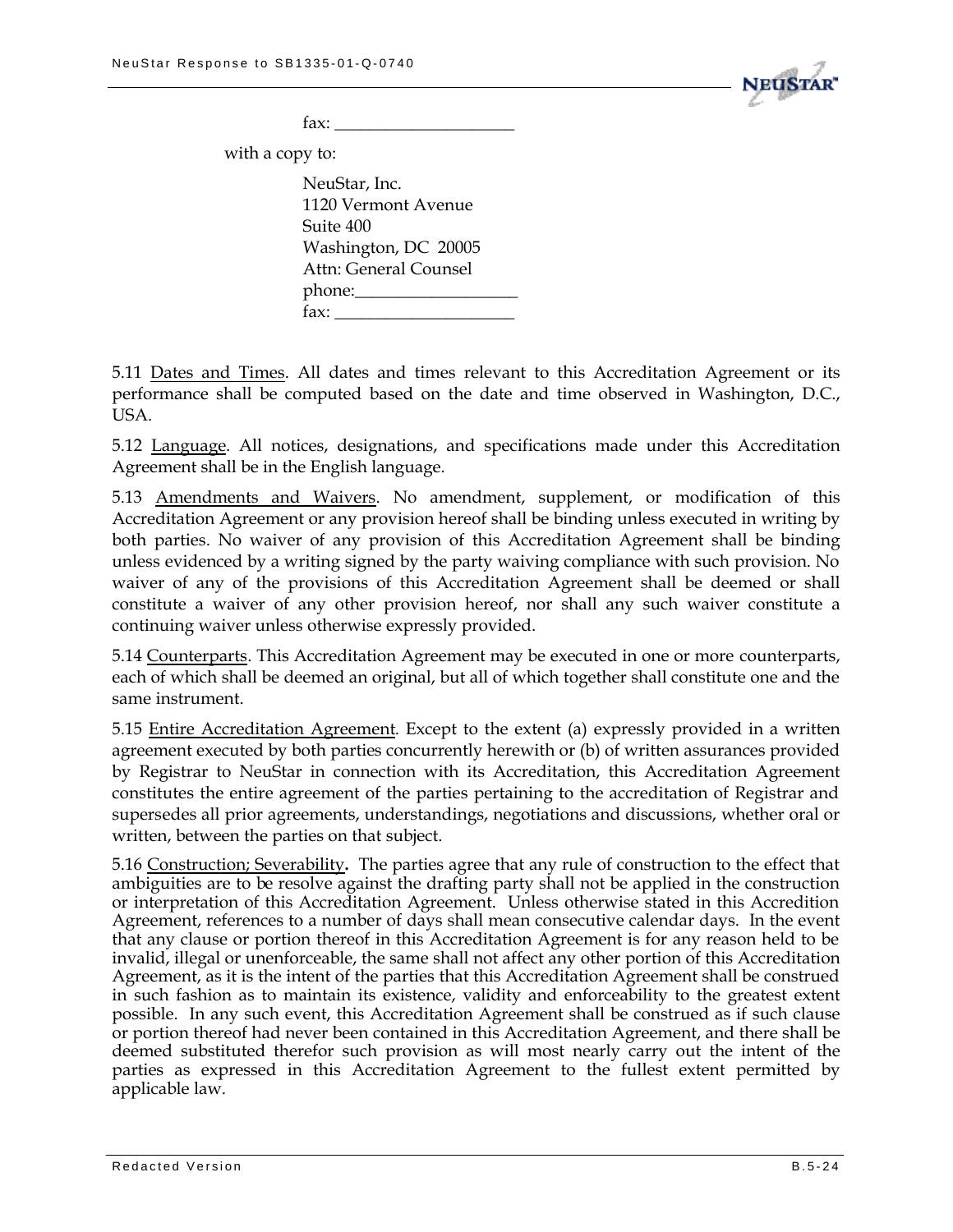

IN WITNESS WHEREOF, the parties hereto have caused this Accreditation Agreement to be executed in duplicate by their duly authorized representatives.

NeuStar, INC.

By:\_\_\_\_\_\_\_\_\_\_\_\_\_\_\_\_\_\_\_\_\_\_\_\_\_\_ Name: \_\_\_\_\_\_\_\_\_\_\_\_\_\_\_\_\_\_\_\_\_\_\_ Title:\_\_\_\_\_\_\_\_\_\_\_\_\_\_\_\_\_\_\_\_\_\_\_\_

[Registrar Name]

| Bv:    |  |
|--------|--|
| Name:  |  |
| Title: |  |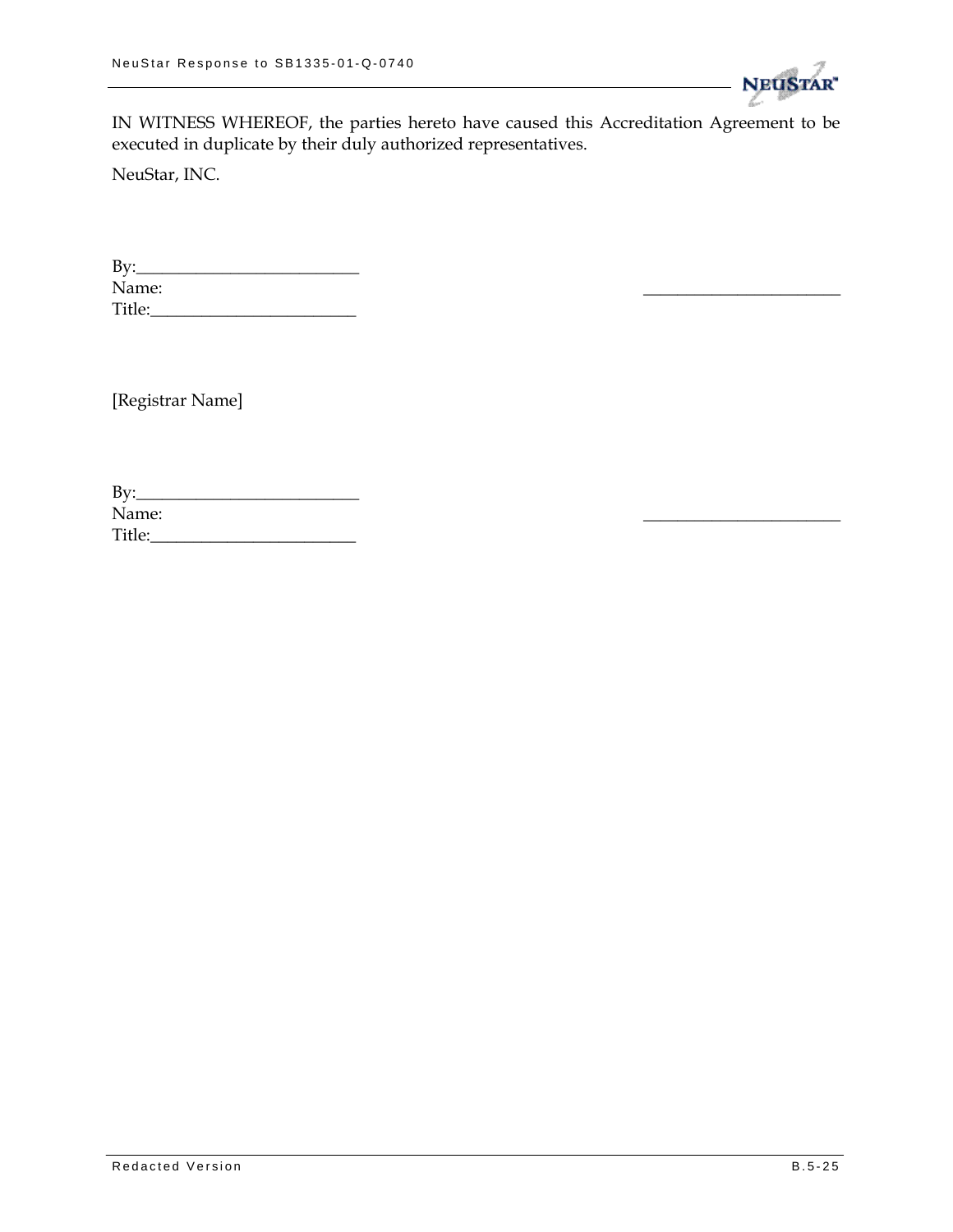

#### **Working Draft Dated 07-19-01 v1.0**

### **Registrar Accreditation: Application**

#### **HOW TO APPLY:**

For your application to be considered, you must send hard copies of the following items to NeuStar:

Completed application. A completed application consists of your responses to the questions set forth in this document, typed or printed out on separate paper and attached to a signed copy of this application form.

All supporting documents as indicated below and in the Application Instructions. These will generally include an insurance certificate and an independently verified financial statement, along with any other supporting documents needed to provide complete answers to the questions below. *NOTE: Application Instructions will be made available prior to the commencement of the accreditation process.*

Application Fee. US \$750 (non-refundable). Application fees may be submitted by wire transfer, money order, or bank check, and must be denominated in United States currency. If you want to pay by wire transfer, please send an email to <\_\_\_\_\_\_\_\_\_\_\_\_@NeuStar.com> so we can track your payment. The following is the bank account information you will need to send a wire transfer:

| Account number          |
|-------------------------|
| Routing indicator       |
| [Name of Bank] Branch # |
| [insert address]        |

Telephone [insert telephone number of Bank]

Completed applications should be sent by mail or courier directly to NeuStar at the following address:

NeuStar, Inc. Registrar Accreditation 1120 Vermont Avenue, Suite 400 Washington, DC 20005 Phone: (310) 823-9358

NeuStar accepts applications for registrar accreditation on a rolling basis. There is no deadline for receipt of applications for registrar accreditation.

Please provide the following information on separate paper, answering each request in a numbered paragraph corresponding to the number of the question. If there is no answer available for a particular question, please indicate that fact next to the number corresponding to the question. In answering the questions set forth below, please give the most complete answer possible, explaining all capabilities in detail, and attaching, labeling, and referencing all necessary supporting documents at the back of the application. See the Application Instructions for additional guidance.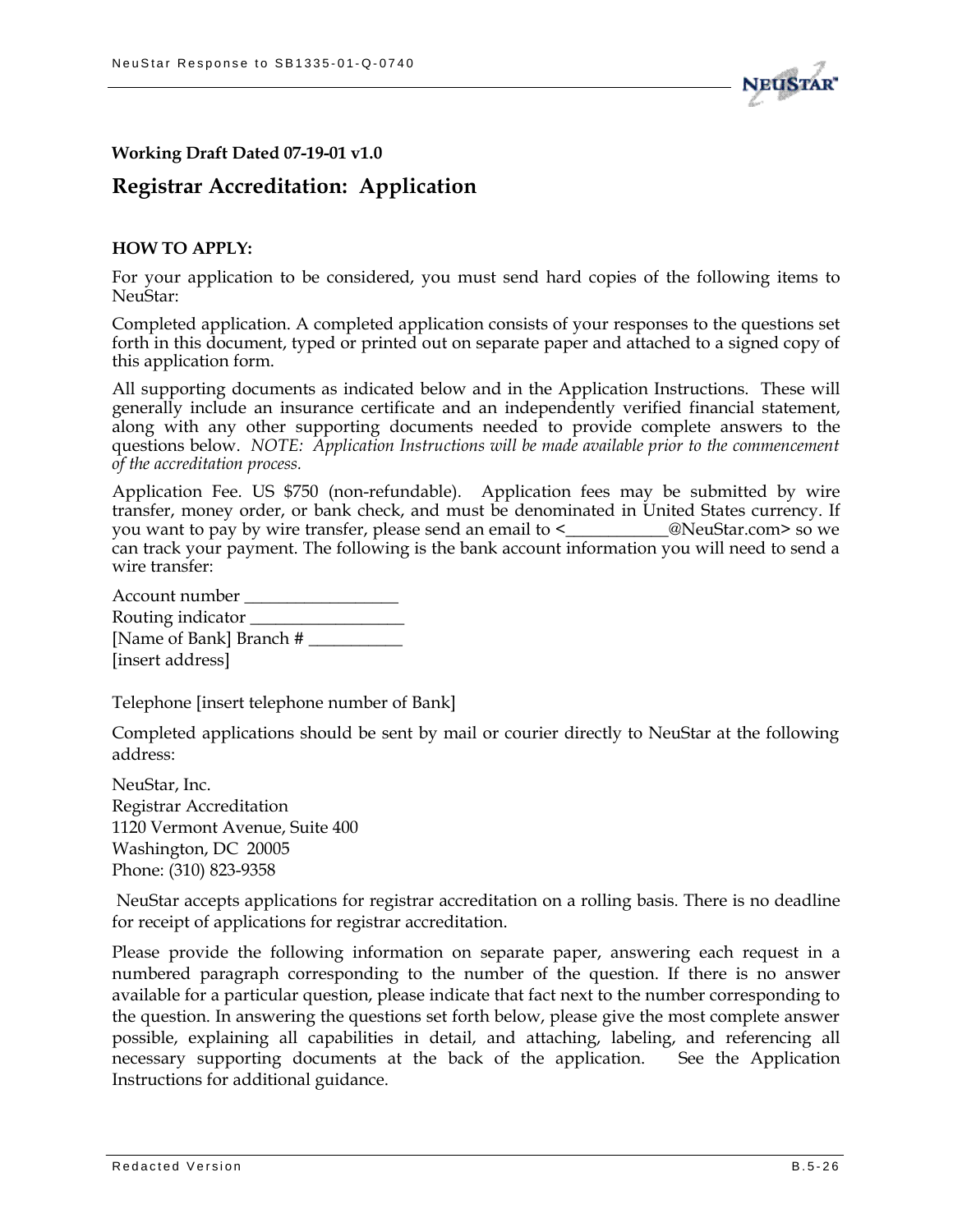

After reviewing your answers and supporting materials, we reserve the right, in our sole discretion, to request additional information in order to assess your capabilities to serve as an accredited registrar. Submission of any such supplemental information shall be subject to the "ATTESTATION OF TRUTHFUL DISCLOSURE" set forth below.

Registrar Accreditation Application

GENERAL INFORMATION:

- 1. Name and business address of entity applicant.
- 2. Type of business entity (corporation, partnership, etc.).
- 3. Telephone number of applicant.
- 4. Facsimile number of applicant, if available.
- 5. E-mail address of applicant.
- 6. Name of contact person.

7. Telephone number and email address of contact person, if different from 3. and 5., above.

8. Internet address for your World Wide Web site.

9. Please list (i) all directors, (ii) all officers, (iii) all relevant managers, and (iv) any persons or entities owning five percent or more of your current or proposed business entity.

#### BUSINESS CAPABILITIES:

10. Describe your current business capabilities or comprehensive business plan as specified below.

a. Give an overview of your current business operations or business plan. (If you are a publicly traded company, this may be done by providing a copy of your most recent annual report.)

b. What volume of registrations for .us domain names ("UDSNs") do you reasonably project to be able to handle per month?

c. What management, communication, and information processing systems do you have (or propose to have) to handle your projected volume of registration business per month? Please be specific.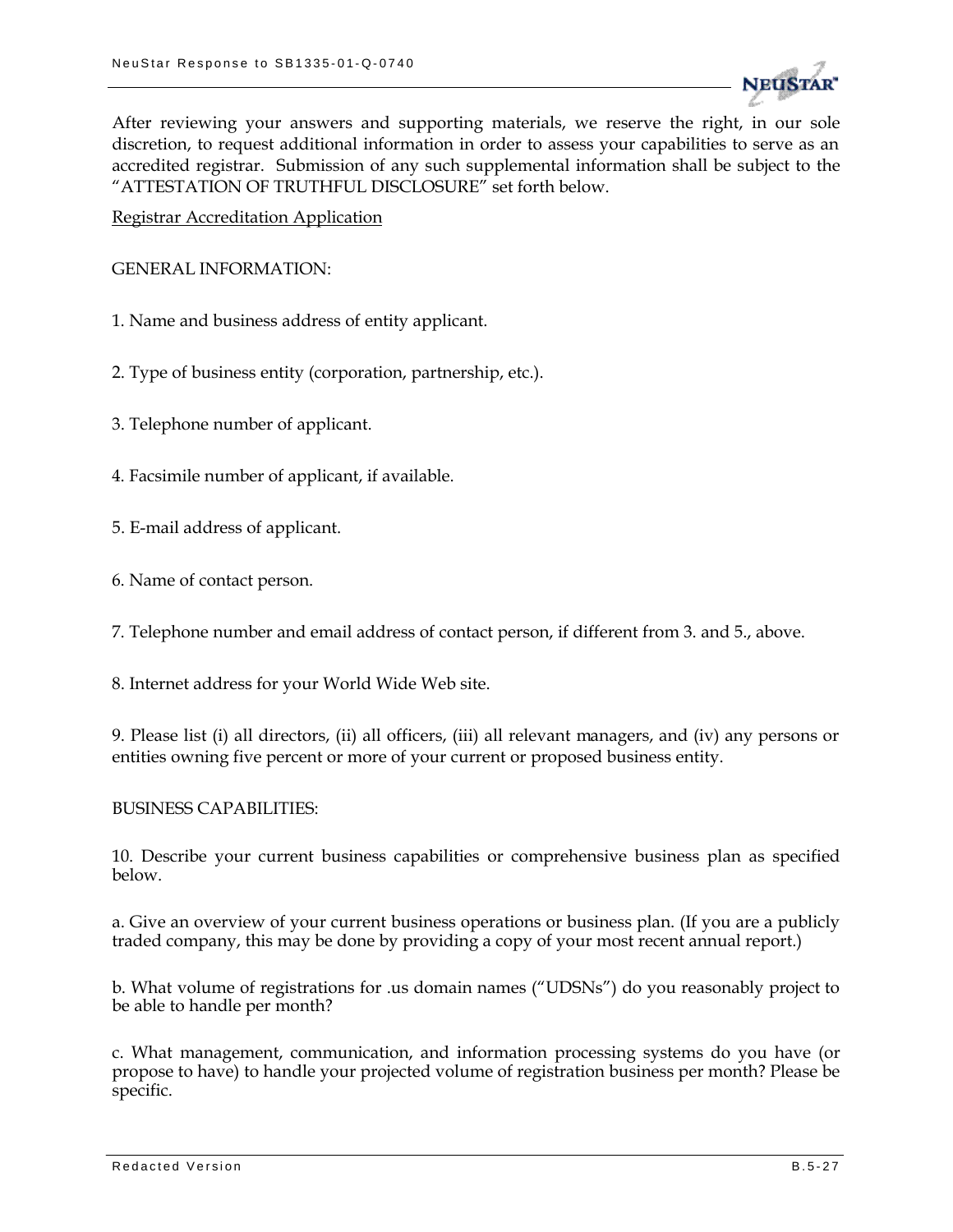

d. What management, communication, and information processing systems do you have (or propose to have) to promptly handle USDN holders' requests for changes in registration data? How long do you anticipate that such requests will take to execute?

e. What is your capability (or proposal for capability) for providing a reliable and readily usable daily backup and archive of all USDN holder and registration data?

f. What is your capability (or proposal for capability) for maintaining electronic copies of all transactions, correspondence, and communications with the shared registration system (SRS) for at least the length of the registration contract?

g. What is your capability (or proposal for capability) for providing public access on a real-time basis (such as through a Whois service) to the data elements NeuStar has designated for all active USDN registrations you sponsor in the registry (see Section 3.5 of the Registrar Accreditation Agreement)?

h. What is your capability (or proposal for capability) for providing information systems security procedures to prevent system hacks, break-ins, data tampering, and other disruptions to your operations?

i. What is your capability (or proposal for capability) for providing USDN holders with continued use of their domain names in the event you go out of business or otherwise cease to operate as an NeuStar-accredited registrar of USDNs?

j. Do you (or will you) have the capacity to engage a sufficient number of qualified employees to handle the registration, update, and customer inquiry volume you projected in question 10.b?

k. What is your capability (or proposal for capability) for ensuring that the operation of the Internet will not be adversely affected in the event you go out of business or otherwise cease to operate as an NeuStar-accredited registrar of USDNs?

l. Do you have commercial general liability insurance? From what insurer? In what amount? If you do not currently have such insurance, how do you propose to obtain it, and in what amount? Please attach a current and valid certificate of insurance, if you currently hold it. If you do not currently have insurance, please attach a binder or other similar evidence of insurability (or the intent to insure) from an insurance company.

m. How much working capital do you have available for the operation of the registrar business? Is this level of liquid capital sufficient for your projected registration volume? Please attach evidence of working capital (if available, an audited statement for your most recent fiscal period is sufficient).

n. Do you hold an existing and operational USDN (i.e., "NeuStar.com"), second-level domain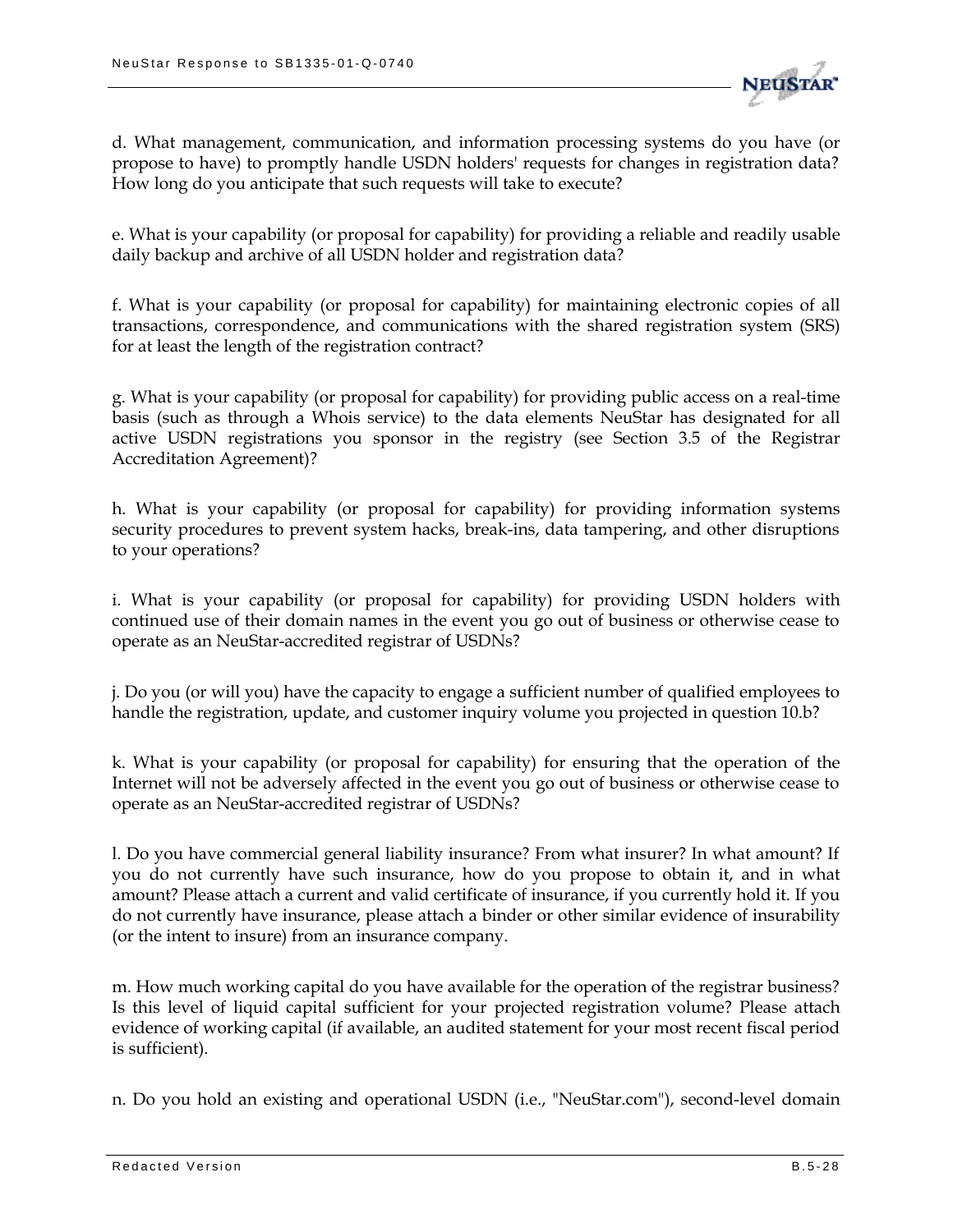

under any of the gTLDs (i.e., .biz, .com, .net, etc.) or country code top level domains (i.e. .au), or third level domain if operating under a country code top level domain (i.e., "cam.ac.uk")? If so, please list all domain names (or third level domains) under which you or your affiliates do business.

o. Can you meet all of a registrar's obligations under the Registrar Accreditation Agreement ? If there are any provisions of the Registrar Accreditation Agreement you may not be able to fulfill, please explain the circumstances that prevent you from doing so.

11. Have you submitted to NeuStar within the past year an accreditation application or material accompanying an accreditation application that NeuStar has found to contain a material misrepresentation, material inaccuracy, or materially misleading statement? If yes, then please explain the circumstances.

12. Indicate whether (i) the applicant or any of its (ii) officers, (iii) directors, or (iv) managers:

a. within the past ten years, has been convicted of a felony or of a misdemeanor related to financial activities, or has been judged by a court to have committed fraud or breach of fiduciary duty, or has been the subject of a judicial determination that is similar or related to any of these;

b. within the past ten years, has been disciplined by the government of its, her, or his domicile for conduct involving dishonesty or misuse of funds of others;

c. is currently involved in any judicial or regulatory proceeding that could result in a conviction, judgment, determination, or discipline of the type specified in (a) or (b); or

d. is the subject of a disqualification imposed by NeuStar and in effect at the time of this application.

If any of the above events have occurred, please provide details.

13. Do you give NeuStar permission to use your company's name and/or logo in its public announcements (including informational web pages) relating to registrar accreditation?

#### PAST ICANN ACCREDITATION

14. Are you currently an ICANN-Accredited Registrar for any of the gTLDs? If so, which one(s)?

15. If you are not currently accredited by ICANN as a registrar, have you ever previously been accredited by ICANN to serve as a registrar? If so, please explain in detail the circumstances surrounding the expiration or termination of your prior ICANN accreditation.

ATTESTATION OF TRUTHFUL DISCLOSURE: